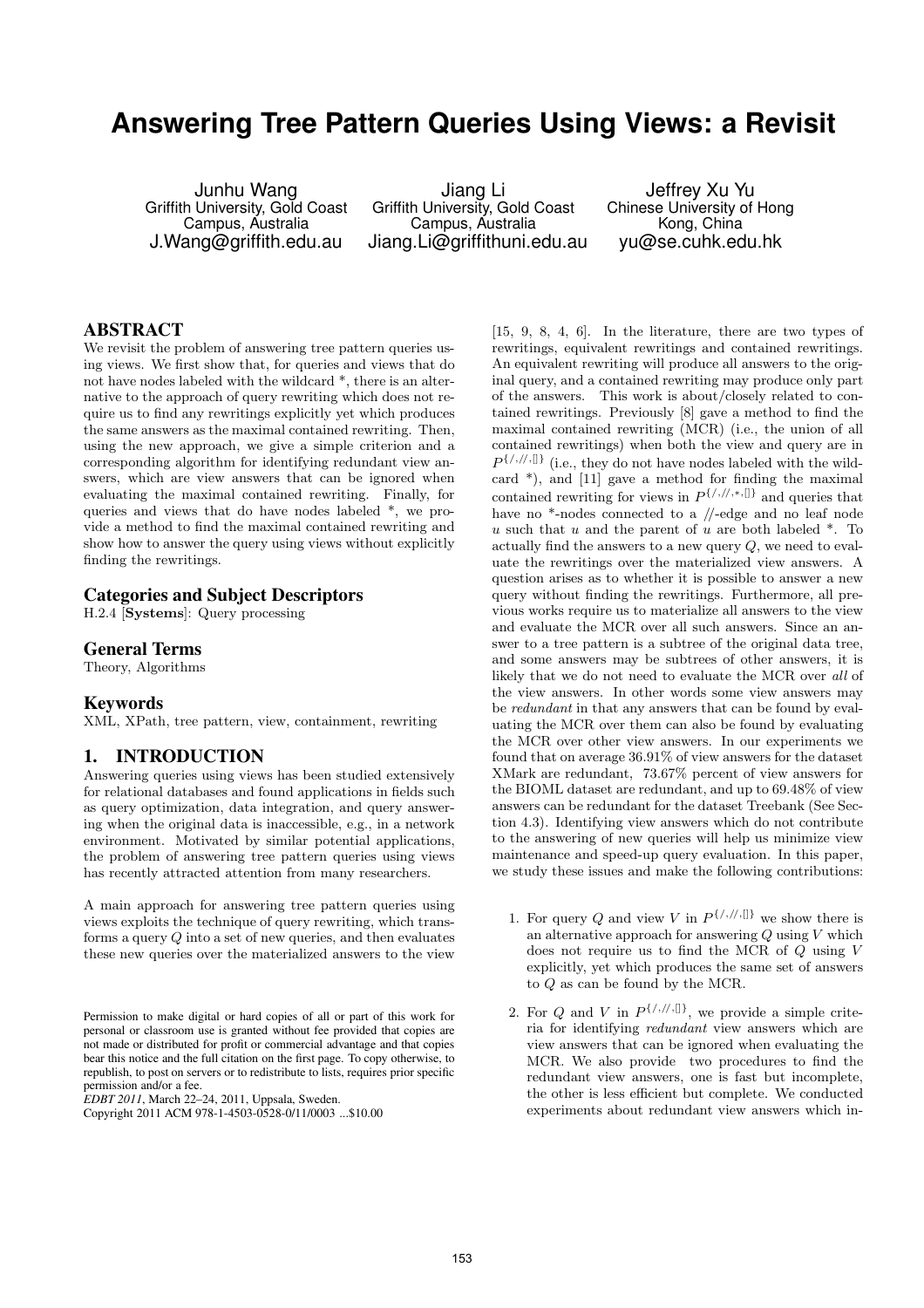dicate that for some real XML datasets and randomly generated views, there can be a large percentage of redundant view answers, and most of the redundant view answers can be removed using the fast procedure.

- 3. We show how the above results can be extended to cases where  $V, Q$  are in  $P^{\{/,/,*,\{\}]}$ , but  $Q$  does not have /-edges, or Q does not have \*-nodes connected to //-edges or leaf \*-nodes.
- 4. For the more general case where both  $Q$  and  $V$  can be any pattern in  $P^{\{/,/,*,\{\} \}}$ , we present a method to find the MCR of  $Q$  using  $V$ , and show how to answer  $Q$ using answers to  $V$  without finding explicit rewritings.

The rest of paper is organized as follows. Section 2 gives the preliminaries. Section 3 presents the new approach for answering tree patterns queries using views when the view and query are both in  $P^{\{/,/,/\},[]\}$ . Based on the new approach, Section 4 provides the condition and an algorithm for finding redundant view answers. In Section 5 we study queries and views in  $P^{\{/,/,*,\{\} \}}$ . We first give a method for finding the MCR, then show how to answer  $Q$  using V without rewriting, and then discuss removing redundant view answers with respect to other classes of patterns than  $P^{\{/,/,/\}$ compares our work with some closely related work. We conclude the paper in Section 7.

## **2. PRELIMINARIES**

#### **2.1 XML data tree and tree patterns**

Let  $\Sigma$  be an infinite set of tags which does not contain the symbol  $*$ . An XML *data tree*, or simply a *data tree*, is a tree in which every node is labeled with a tag in  $\Sigma$ . A tree pattern  $(TP)$ , or simply a *pattern*, in  $P^{\{/\!/,\!/,\ast,\mathbb{N}\}}$  is a tree in which every node is labeled with a symbol in  $\Sigma \cup \{*\}$ , every edge is labeled with either  $/$  or  $//$ , and there is a unique selection node. The path from the root to the selection node is called the selection path. Figure 1 shows some example TPs, where single and double lines are used to represent /-edges and //-edges respectively, and a circle is used to indicate the selection node. A TP corresponds to an XPath expression. The TPs in Figure 1 (a) and (b) correspond to the XPath expressions  $a[c]/\slash b[/\slash d]$  and  $a[c]/\slash b[x]/y$  respectively.

Let P be a TP. We will use  $\mathsf{sn}(P)$ , and  $\mathsf{sp}(P)$  to denote the selection node and the selection path of P respectively. For any tree T, we will use  $N(T)$ ,  $E(T)$  and  $rt(T)$  to denote the node set, the edge set, and the root of T respectively. We will also use  $label(v)$  to denote the label of node v, and call a node labeled x an x-node. In addition, if  $(u, v)$  is a /-edge (resp. //-edge), we say v is a /-child (resp. //-child) of u.

A matching of TP P in a data tree t is a mapping  $\delta$  from  $N(P)$  to  $N(t)$  that is (1) root-preserving:  $\delta(rt(P)) = rt(t)$ , (2) label-preserving:  $\forall v \in N(P)$ , label(v) = label( $\delta(v)$ ) or  $label(v) = *$ , and (3) structure-preserving: for every /-edge  $(x, y)$  in P,  $\delta(y)$  is a child of  $\delta(x)$ ; for //-edge  $(x, y)$ ,  $\delta(y)$  is a descendant of  $\delta(x)$ . Each matching  $\delta$  produces a subtree of t rooted at  $\delta(\mathbf{sn}(P))$ , which is known as an *answer* to the TP. We use  $P(t)$  to denote the set of all answers of P over t. For a set S of data trees, we define  $P(S) = \bigcup_{t \in S} P(t)$ .



Figure 1: View V, Query  $Q$ , and two CRs  $Q'$  and  $Q''$ 

Let  $P_1, \ldots, P_n$  be TPs. We use  $P_1 \cup \cdots \cup P_n$  and  $P_1 \cap$  $\cdots \cap P_n$  to represent the union and intersection of  $P_1, \ldots, P_n$ respectively. The meaning of union and intersection is as usual: for any set of data trees  $S$ ,  $(P_1 \cup \cdots \cup P_n)(S) = P_1(S) \cup \cdots \cup P_n(S)$ , and

 $(P_1 \cap \cdots \cap P_n)(S) = P_1(S) \cap \cdots \cap P_n(S).$ 

# **2.2 Tree pattern containment and containment mapping**

Let P and  $\overline{Q}$  be TPs. P is said to be *contained* in  $Q$ , denoted  $P \subseteq Q$ , if for every data tree t,  $P(t) \subseteq Q(t)$ . A containment mapping (CM) from Q to P is a mapping  $\delta$  from  $N(Q)$  to  $N(P)$  that is label-preserving, root-preserving as discussed above, structure-preserving (which now means for any / edge  $(x, y)$  in  $Q$ ,  $(\delta(x), \delta(y))$  is a /-edge in P, and for any //-edge  $(x, y)$ , there is a path from  $\delta(x)$  to  $\delta(y)$  in P) and is output-preserving, which means  $\delta(\text{sn}(\textbf{Q})) = \text{sn}(\textbf{P})$ .

Several subsets of  $P^{\{/,/,*,\{\} \}}$  are of special interest to us:  $P^{\{/,/,[]\}}$  is the set of TPs that do not have \*-nodes;  $\widehat{P}^{\{/,/,[]\}*\}}$ is the set of TPs in which all \*-nodes are incident only to /-edges and are non-leaf; ,  $P^{\{/\!\!/,\[\cdot\]},*}$  is the set of TPs that do not have /-edges, and  $P^{\{/\,[\ ],*\}}$  is the set of TPs that do not have //-edges. Let P, Q be TPs in  $P^{\{/\,\!/\,\!/\,\!*,\mathbb{I}\}}$ . It is well known that, in general,  $P \subseteq Q$  if but not only if there is a CM from Q to P. However, if  $P \in P^{\{\langle,\lceil\cdot\rceil,\ast\}}\}$  or  $Q \in \widehat{P}^{\{/,/,/\},[~],* \}},$  then  $P \subseteq Q$  iff there is a CM from  $Q$  to  $P$ [10, 14]. Note that  $P^{\{/\!/,\!/,\mathbb{I}\}}$  is a subset of  $\widehat{P}^{\{/\!/,\!/,\mathbb{I}\},*}$ .

## **2.3 Contained rewritings of tree pattern queries using views**

A view is an existing TP. Let V be a view and Q be a TP. In this paper we will implicitly assume that  $label(rt(Q)) =$  $label(rt(V)) \neq *$ . A contained rewriting (CR) of Q using V is a TP  $Q'$  such that (1) for any data tree t,  $Q'(V(t)) \subseteq$  $Q(t)$ ; (2) there exists a data tree t such that  $Q'(V(t)) \neq \emptyset$ ; Figure 1 shows a view  $V$ , a TP  $Q$ , and two CRs,  $Q'$  and  $Q''$ , of  $Q$  using  $V$ . The maximal contained rewriting  $(MCR)$  of Q using  $\tilde{V}$ , denoted MCR(Q, V), is defined to be the union of all CRs of  $Q$  using  $V$ .

Let  $Q'$  be a CR of Q using V. It is clear that  $label(rt(Q')) =$  $label(\mathbf{sn}(V))$  or at least one of  $label(rt(Q'))$  and  $label(\mathbf{sn}(V))$ will be  $*$ . We use  $Q' \circ V$  to represent the TP obtained by merging  $rt(Q')$  and  $sn(V)$ . The merged node will be labeled with  $label(rt(Q'))$  if  $label(rt(Q')) \neq *$ , otherwise it will be labeled with  $label(\text{sn}(V))$ . The selection node of  $Q' \circ V$  is that of  $Q'$ . Note that condition  $(1)$  in the definition of CR is equivalent to  $Q' \circ V \subseteq Q$ .

Given TP Q and view V in  $P^{\{/\,\mathit{//},[]\}}$ , [8] shows that the existence of a  $CR$  of  $Q$  using  $V$  can be characterized by the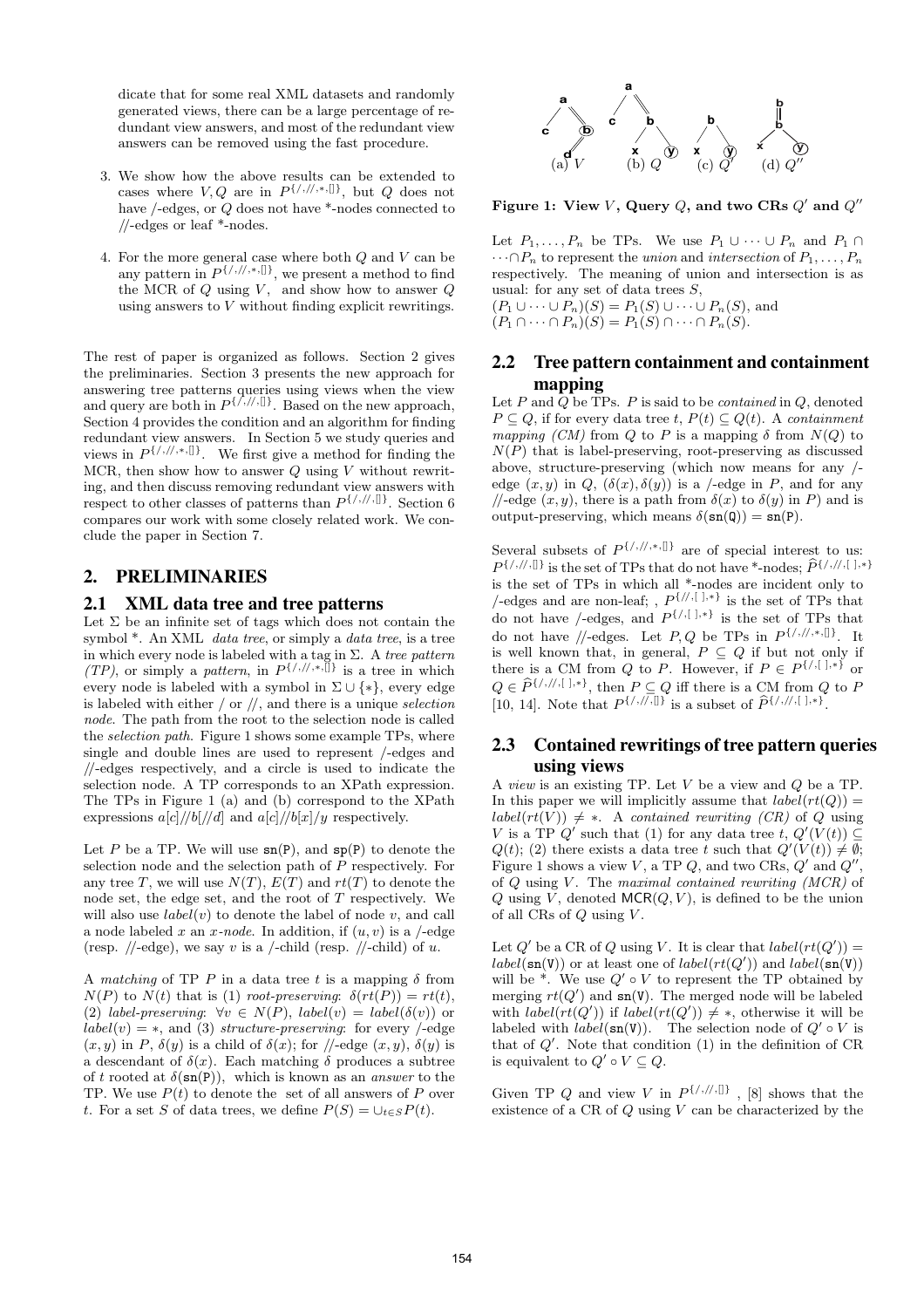existence of a useful embedding from  $Q$  to  $V$ . In brief, a useful embedding from  $Q$  to  $V$  is a partial mapping  $f$  from  $N(Q)$ to  $N(V)$  that is root-preserving, label-preserving, structurepreserving as defined in a containment mapping (except that they are required only for the nodes of Q on which the function  $f$  is defined), and that satisfies the following conditions. (1) If  $f(x)$  is defined, then f is defined on parent(x) (the parent of x). (2) For every node x on the selection path  $\mathfrak{sp}(\mathbb{Q})$ , if  $f(x)$  is defined, then  $f(x) \in \mathfrak{sp}(V)$ , and if  $f(\mathfrak{sn}(\mathbb{Q}))$ is defined, then  $f(\text{sn}(Q)) = \text{sn}(V)$ . (3) For every path  $p \in Q$ ,  $either p$  is fully embedded, i.e.,  $f$  is defined on every node in p, or if x is the last node in p such that  $f(x)$  is defined and  $f(x) \in \text{sp}(P)$ , and y the child of x on p (call y the an*chor node*), then either  $f(x) = \text{sn}(V)$ , or the edge  $(x, y)$  is a  $\sqrt{}$ -edge.

Given a useful embedding  $f$  from  $Q$  to  $V$ , a Clip-Away Tree  $(CAT)$ , denoted CAT<sub>f</sub>, can be constructed as follows. (i) Construct the root of  $CAT<sub>f</sub>$  and label it with *label*(sn(V)). (ii) For each path  $p \in Q$  that is not fully embedded, find the anchor node  $y$  and attach the subtree of  $Q$  rooted at y (denoted  $Q_y$ ) under  $rt(CAT_f)$  by connecting  $rt(Q_y)$  and  $rt(CAT<sub>f</sub>)$  with the same type of edge as that between y and its parent. The selection node of  $CAT<sub>f</sub>$  is the node corresponding to  $\text{sn}(Q)$ . For example, in Figure 1 the query  $Q$  has two useful embeddings to  $V$ , both of them map the a-node and c-node in  $Q$  to the a-node and c-node in  $V$ , and one also maps the  $b$ -node in  $Q$  to the  $b$ -node in  $V$ , but the other does not. The corresponding CATs are shown in Figure 1 (c) and (d) respectively. Each CAT is a CR of Q using  $V$ , and every CR of  $Q$  using  $V$  is contained in one of these CATs. Thus if  $h_1, \ldots, h_k$  are all the useful embeddings from Q to V, then  $\mathsf{MCR}(Q,V) = \bigcup_{i \in [1,k]} \mathsf{CAT}_{h_i}.$ 

# **3. EVALUATING TPS OVER ANNOTATED VIEW ANSWERS - AN ALTERNATIVE TO QUERY REWRITING**

Given view  $V$ , new query  $Q$ , the rewriting approach finds a set of new queries (i.e., the rewritings) and evaluates the rewritings over the materialized view answers in order to find answers to Q. In this section, we present an alternative approach for answering  $Q$  using only the answers to  $V$ . The new approach does not require us to find any explicit rewritings, instead, it evaluates Q over a set of annotated view answers. We will show that the new approach produces the same set of answers as evaluating the MCR over the original view answers in  $V(t)$ . We focus on queries and views in  $P^{\{/\mu,\{\}\}}$  in this section and will deal with queries and views in  $P^{\{/,/,*,\{\}]}$  in Section 5.

#### **Definition 3.1:** (annotated view answer) Let  $V \in P^{\{/,/,/\},[]\}$ be a view, t be a data tree, and  $t_i$  be a view answer in  $V(t)$ . We construct a new tree from V and  $t_i$ , denoted  $t_i \cdot V$ , by merging the root of  $t_i$  with the selection node of V. The merged node will be labeled with  $label(rt_i)$ ). We call this tree an annotated answer of V over t or an annotated view answer when V and t are clear from context. П

Figure 2 (a) shows a data tree t. There are two answers,  $t_1$ and  $t_2$ , to the view V shown in Figure 1 (a), as indicated by the surrounding boxes. The annotated view answers are



Figure 2: Data tree  $t$  and the annotated view answers for the view  $V$  in Figure 1

shown in Figure 2 (b) and (c).

An annotated view answer will be treated like a data tree and used to find answers to a query over the original data tree  $t$ , hence it has no selection node. The evaluation of a query over an annotated view answer is similar to that over a normal data tree. Formally, for any query  $Q$ , we evaluate Q over  $t_i \cdot V$  by finding matchings of Q in  $t_i \cdot V$ . A matching of Q in  $t_i \cdot V$  is a mapping from  $N(Q)$  to  $N(t_i \cdot V)$  which is root-preserving, label-preserving, structure-preserving and which maps the selection node of  $Q$  into a node in  $t_i$ . If h is such a matching, then the subtree of  $t_i$  rooted at  $h(\text{sn}(\textbf{Q}))$  is called an answer of Q over  $t_i \cdot V$ . We use  $Q(t_i \cdot V)$  to denote the set of all answers of  $Q$  over  $t_i \cdot V$ .

The annotated view answers have the following properties.

**Lemma 3.1:** Let  $V \in P^{\{/\!/,\mathsf{l}\}}$  be a view, t be a data tree, and  $t_i \in V(t)$ . Then  $t_i \in V(t_i \cdot V)$ .  $\Box$ 

**Proposition 3.1:** Let  $V \in P^{\{/,/,/\!/,\mathcal{l}|\}}$  be a view, t be a data tree, and  $V(t) = \{t_1, \ldots, t_n\}$ . Let  $Q \in P^{\{\,\!\{\,\!\{\,\!\!\{\,\!\!\!\}/\,\!\!\!\}\,\!\!\}}$  be a query. If Q has no CR using V, then  $Q(t_i \cdot V) = \emptyset$  for all  $i \in [1, n]$ .

The proof is straightforward because any matching of Q in  $t_i \cdot V$  implies a useful embedding from Q to V: if we restrict the matching to those nodes of  $Q$  whose image is in the  $V$ part of  $t_i \cdot V$ , the matching becomes a useful embedding from  $Q$  to  $V$ .

**Theorem 3.1:** Let  $V \in P^{\{/\!/,\{/\} \}}$  be a view, t be a data tree, and  $V(t) = \{t_1, \ldots, t_n\}$ . Let  $Q \in P^{\{\frac{\}{\beta}, \frac{\pi}{\beta}\}}$  be a query,  $h_1, \ldots, h_k$   $(k \geq 1)$  be all of the useful embeddings from  $Q$ to  $V$ . Then

(1) 
$$
Q(t_i \cdot V) = \text{CAT}_{h_1}(t_i) \cup \cdots \cup \text{CAT}_{h_k}(t_i), \forall i \in [1, n].
$$
  
\n(2)  $\text{CAT}_{h_1}(V(t)) \cup \cdots \cup \text{CAT}_{h_k}(V(t)) = Q(t_1 \cdot V) \cup \cdots \cup Q(t_n \cdot V).$ 

 $\Box$ 

PROOF. Denote  $CAT_{h_j}$  by  $Q_j$  for  $j = 1, ..., k$ . (1) We show  $Q_1(t_i)\cup\cdots\cup Q_k(t_i)\subseteq Q(t_i\cdot V)$  and  $Q(t_i\cdot V)\subseteq Q_1(t_i)\cup$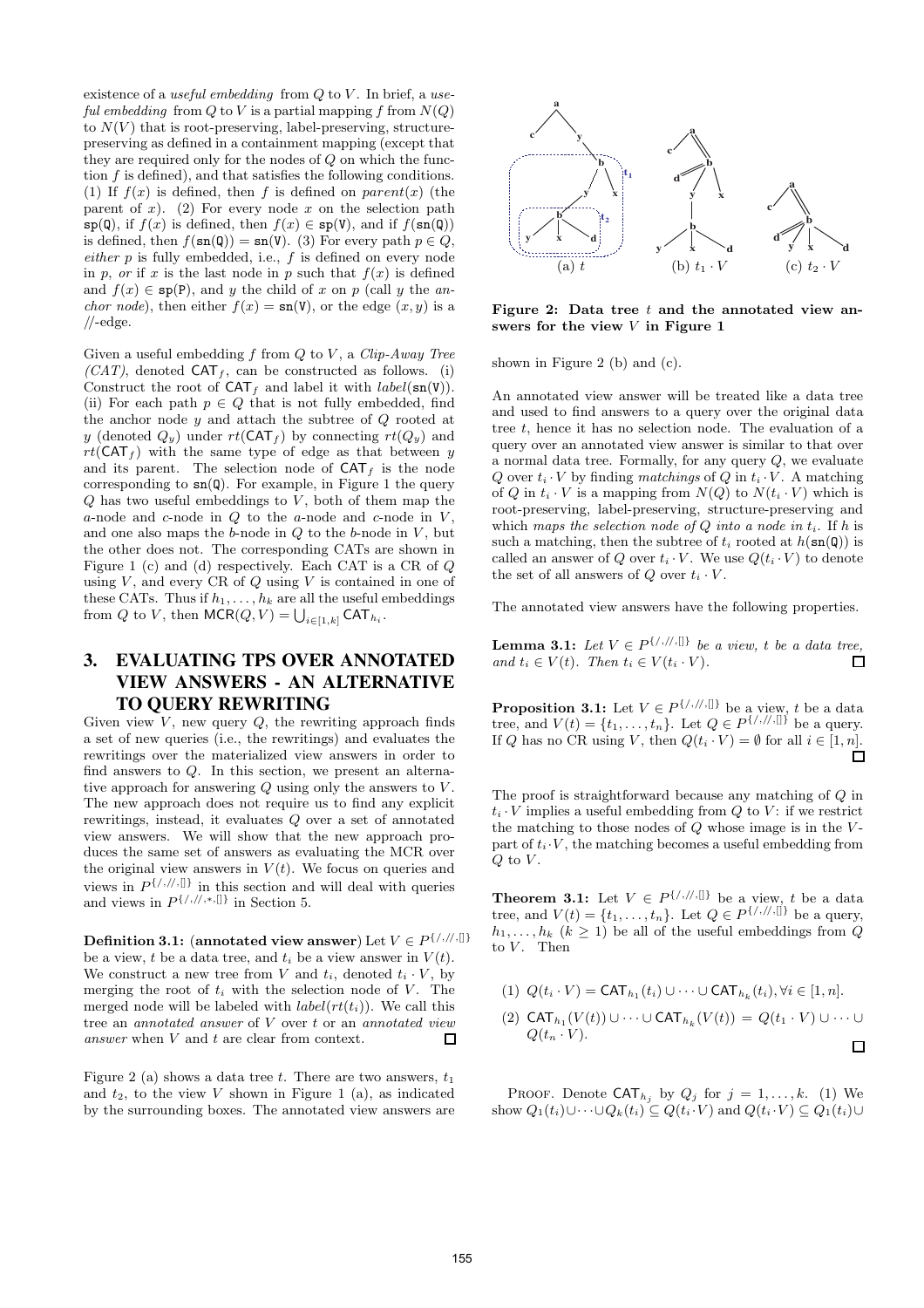$\cdots \cup Q_k(t_i)$ . First, for every matching h of  $Q_i$  in  $t_i$ , we can construct a matching  $h'$  of  $Q$  in  $t_i \cdot V$  as follows: for every node  $u \in Q$ , if u is mapped into the V-part of  $t_i \cdot V$ by  $h_j$ , then let  $h'(u) = h_j(u)$ . If u is not mapped into V by  $h_j$ , then it will be a node in  $\mathsf{CAT}_{h_j} (= Q_j)$ , and we let  $h'(u) = h(u)$ . Clearly h' is a matching of Q in  $t_i \cdot V$ , and  $h(\mathsf{sn}(\mathsf{Q}_j))$  and  $h'(\mathsf{sn}(\mathsf{Q}))$  are the same node in  $t_i$ . Therefore,  $Q_i(t_i) \subseteq Q(t_i \cdot V)$ . Thus  $Q_1(t_i) \cup \cdots \cup Q_k(t_i) \subseteq Q(t_i \cdot V)$ .

Conversely, for every matching  $\delta$  of  $Q$  in  $t_i \cdot V$ , there is useful embedding  $h_i$  from  $Q$  to  $V$ , which is obtained by restricting  $\delta$  to those nodes of  $Q$  that are mapped into the V-part of  $t_i \cdot V$  by  $\delta$ . The corresponding CAT CAT<sub> $h_j$ </sub> (=  $Q_j$ ) has a matching in  $t_i$ , which is obtained by restricting  $\delta$  to those nodes of Q that are mapped into the  $t_i$ -part of  $t_i \cdot V$ . This matching maps  $\text{sn}(\mathbf{Q}_j)$  to the same node as  $\delta(\text{sn}(\mathbf{Q}))$ . Therefore,  $Q(t_i \cdot V) \subseteq Q_1(t_i) \cup \cdots \cup Q_k(t_i)$ .

(2)

$$
Q_1(V(t)) \cup \cdots \cup Q_k(V(t))
$$
  
= (Q\_1(t\_1) \cup \cdots \cup Q\_1(t\_n)) \cup \cdots \cup (Q\_k(t\_1) \cup \cdots \cup Q\_k(t\_n))  
= (Q\_1(t\_1) \cup \cdots \cup Q\_k(t\_1)) \cup \cdots \cup (Q\_1(t\_n) \cup \cdots \cup Q\_k(t\_n))  
= Q(t\_1 \cdot V) \cup \cdots \cup Q(t\_n \cdot V). \t/ \* by (1)  
\n\square

Proposition 3.1 and Theorem 3.1 imply that, if Q and V are both in P {/,//,[]} , then evaluating Q directly over the annotated view answers (hereafter referred to as the annotated view answer approach) will produce the same answers that can be found by evaluating  $MCR(Q, V)$  over the original view answers, thus proving our claim at the beginning of this section.

Variation of annotated view answer Let us use  $V^U$  to denote the pattern obtained from view V by removing all nodes under  $\text{sn}(V)$ , and  $V^L$  to denote the pattern consisting of  $sn(V)$  and all nodes and edges under  $sn(V)$ . It is not difficult to see that Proposition 3.1 and Theorem 3.1 still hold if we replace  $t_i \cdot V$  with  $t_i \cdot V^U$  (for  $i = 1, \ldots, n$ ). This is because  $t_i$  is a tree in  $V(t)$ , thus there is a matching of  $V^L$  in  $t_i$ .

Discussion on evaluation and performance Assuming naive algorithms for query evaluation for both the rewriting approach and the annotated view answer approach, there are extreme cases where one approach is faster than the other. For instance, when the number of non-redundant CATs is small and the number of view answers is large, the rewriting approach appears faster. In particular, if there are no useful embeddings from  $Q$  to  $V$ , then the rewriting approach knows immediately that no answers to Q can be obtained using the view answers (although it has the cost to find out that there are no useful embeddings), but the annotated view answer approach still has to evaluate Q over each annotated view answer. On the other hand, in cases where the number of non-redundant CRs is large and the number of view answers is small, the annotated view answer approach appears faster. We use the following example to illustrate this point.



Figure 3:  $V$ ,  $Q$ ,  $t$  and  $t_1 \cdot V$  for Example 3.1

**Example 3.1:** Consider the query  $Q$  and view  $V$  in Figure 3. There are a total of  $32 \ (=2^8)$  non-redundant CATs of Q using V. Some example CATs are listed in Figure  $3$  (e) to  $(l)$ . Consider the data tree t shown in Figure 3  $(c)$ . It is easy to verify that  $V(t)$  has three view answers  $t_1$ ,  $t_2$  and  $t_3$ , rooted at nodes  $c_1$ ,  $c_2$  and  $c_3$  respectively (we use subscripts to indicate nodes with the same label), and  $t_2$  and  $t_3$  are redundant (see next section for redundant view answers). If we evaluate Q directly over the annotated view answer  $t_1 \cdot V$  (Figure 3 (d)), we will quickly obtain two answers, one rooted at  $c_1$  and the other rooted at  $c_2$ , and the evaluation will take less time than evaluating all 32 CATs over  $t_1$ .  $\Box$ 

In the above example, the better efficiency of the new approach comes from the fact that when evaluating Q directly over  $t_1 \cdot V$  we only need to verify whether  $\text{sn}(\text{Q})$  can be matched to each of the c-nodes by some matching, and in doing so, we can avoid many repeated computations that are done when we evaluate all CATs over  $t_1$ . Take  $c_3$  for example, if we evaluate Q over  $t_1 \cdot V$ , we find that if we map  $\mathbf{sn}(\mathbf{Q})$  to  $c_3$ , then the d-node under  $\mathbf{sn}(\mathbf{Q})$  cannot be mapped to anywhere. Thus we know immediately that  $c_3$  is not in  $Q(t_1 \cdot V)$ . On the other hand, if we evaluate all of the CATs over  $t_1$ , we in effect have to repeat the same comparison 32 times. Similarly with  $c_2$ , if we evaluate Q over  $t_1 \cdot V$ , once we find a matching that maps  $\text{sn}(\mathbb{Q})$  to  $c_2$ , we do not need to consider other matchings that also map  $\text{sn}(\mathbf{Q})$  to  $c_2$ . However, if we evaluate all of the CATs over  $t_1$ , we in effect have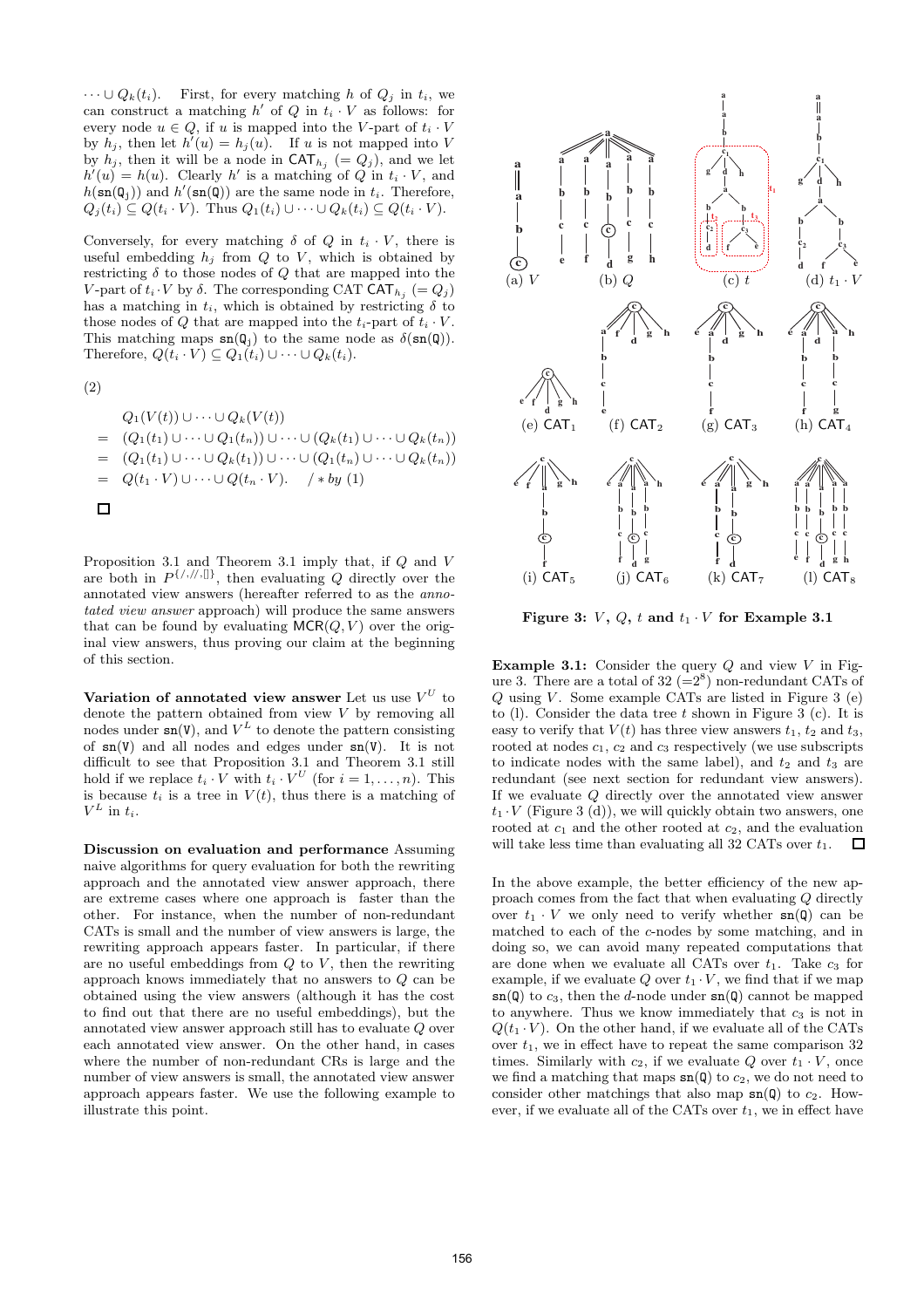to find all matchings that produce  $c_2$ .

A more careful comparison of performance requires us to design better algorithms for both approaches and there are obvious ways to do so. For instance, for the rewriting approach, for each view answer  $t_i$  we can first find a set of potential nodes which are the nodes with the same label as  $\mathsf{sn}(\mathsf{Q})$ , and filter out those potential nodes u such that the subtree of  $Q$  rooted at  $\text{sn}(Q)$  has no matching in the subtree rooted at u. Then we check the remaining potential nodes, and if one is found to be an answer to Q using one of the CATs, then there is no need to check it using other CATs. A more detailed discussion on the valuation of MCRs can be found in [16]. For the annotated view answer approach, once we have found a matching  $\delta$  of  $Q$  in  $t_1 \cdot V$ , we can extract the part  $\delta'$  of  $\delta$  which maps the nodes in  $Q$  to the V-part, and reuse it to find other matchings or when we evaluate Q over  $t_2 \cdot V$ . Since every matching of Q in an annotated view answer implies a useful embedding, algorithms can be designed for the annotated view answer approach that takes, at most, the same amount of time as for finding the CATs and evaluating the CATs over the view answers in  $V(t)$ .

One application of the new approach is that it enables us to find a simple condition to identify redundant view answers, as will be discussed in the next section.

## **4. REDUNDANT VIEW ANSWERS**

The previous section shows that to answer a new query Q using answers to  $V$ , we can either evaluate the rewritings over the original view answers in  $V(t)$ , or evaluate Q over the annotated view answers. In practice,  $V(t)$  may be a large set and many view answers may be subtrees of other view answers. Thus a natural question to ask is whether we need to evaluate the rewritings over all of the view answers. We will address this problem in this section.

Definition 4.1: (View answer subsumption and redundancy) Let  $V$  be a view, and  $P$  be a class of TPs. Suppose  $t_1, \ldots, t_m \in V(t)$  are view answers. If for every TP  $Q \in \mathcal{P}$ , MCR $(Q, V)(t_m) \subseteq \mathsf{MCR}(Q, V)(t_1) \cup \cdots \cup$  $MCR(Q, V)(t_{m-1})$ , then we say  $t_m$  is subsumed by  $t_1, \ldots, t_{m-1}$ wrt  $P$ . A view answer is said to be *redundant* wrt  $P$  if it is subsumed by some other view answers wrt P.  $\Box$ 

Intuitively, all answers that can be obtained by evaluating  $MCR(O, V)$  (for all  $Q \in \mathcal{P}$ ) over the redundant view answers can be obtained by evaluating  $MCR(Q, V)$  over some other view answers.

## **4.1 Conditions for subsumption**

Next we investigate conditions under which  $t_m$  is subsumed by  $t_1, \dots, t_{m-1}$ . We limit our discussion to TPs in  $P^{\{/\gamma/\beta\}}$ , i.e,  $V \in P^{\{/\!/,\!/,\mathbb{I}\}}$  and  $\mathcal{P} = P^{\{/\!/,\!/,\mathbb{I}\}}$ . In this case, due to results in Section 3,  $t_m$  is subsumed by  $t_1, \dots, t_{m-1}$  if and only if ∀ $Q \in P^{\{/,/,/\!/,\{]\}}$ ,  $Q(t_m \cdot V) \subseteq Q(t_1 \cdot V) \cup \cdots \cup Q(t_{m-1} \cdot V)$ .

We start with the case where  $m = 2$ . Obviously, if  $t_2$  is not a subtree of  $t_1$ , then it cannot be subsumed by  $t_1$ . Therefore, when looking for subsumed view answers we only need to examine view answers which are subtrees of other view answers. In what follows, we will use  $t_2 \prec t_1$  to denote  $t_2$  is a



Figure 4:  $V(t_2 \cdot V) \nsubseteq V(t_1 \cdot V)$  although  $t_2 \prec t_1$ 

subtree of  $t_1$ . The following example shows that, in general,  $t_2 \prec t_1$  does not imply  $t_2$  is subsumed by  $t_1$ .

**Example 4.1:** Consider the data tree t and view  $V$  shown in Figure 4 (a) and (b) respectively. For convenience we use subscripts to indicate different nodes labeled with the same label.  $V(t)$  contains two subtrees of t, one rooted at  $b_3$  (denoted  $t_1$ ) and the other rooted at  $b_4$  (denoted  $t_2$ ).  $t_2$ is a subtree of  $t_1$ . Let Q be the same as V, then  $Q(t_2 \cdot V)$ contains the subtree of t rooted at  $b_4$ , but  $Q(t_1 \cdot V)$  does not.  $\Box$ 

We now prove the following theorem, which provides a necessary and sufficient condition for  $t_2$  to be subsumed by  $t_1$ .

**Theorem 4.1:** Let  $t_1, t_2 \in V(t)$  and  $t_2$  be a subtree of  $t_1$ . The following three conditions are equivalent:

$$
(1) V(t_2 \cdot V) \subseteq V(t_1 \cdot V)
$$
  
\n
$$
(2) t_2 \in V(t_1 \cdot V)
$$
  
\n
$$
(3) \forall Q, Q(t_2 \cdot V) \subseteq Q(t_1 \cdot V)
$$

- PROOF.  $(1) \rightarrow (2)$ : By Lemma 3.1  $t_2 \in V(t_2 \cdot V)$ . Thus if  $V(t_2 \cdot V) \subseteq V(t_1 \cdot V)$ , then  $t_2 \in V(t_1 \cdot V)$ .
- $(2) \rightarrow (3)$ : Suppose  $t_2 \in V(t_1 \cdot V)$ . That is, there is a matching h of V in  $t_1 \cdot V$  such that  $h(\text{sn}(V)) = \text{rt}(\text{t}_2)$ . Let us extend h to a mapping from  $N(t_2\cdot V)$  to  $N(t_1\cdot V)$ by mapping every node in the  $t_2$ -part of  $t_2 \cdot V$  to the corresponding node in the  $t_2$ -part of  $t_1 \cdot V$ . Now for any query Q, suppose f is a matching of Q in  $t_2 \cdot V$ , then  $hf$  is a matching of Q in  $t_1 \cdot V$ . Furthermore,  $f(\text{sn}(\text{Q}))$  and  $hf(\text{sn}(\text{Q}))$  correspond to the same node in  $t_2$ . Therefore,  $Q(t_2 \cdot V) \subseteq Q(t_1 \cdot V)$ .
- $(3) \rightarrow (1)$ : if  $\forall Q, Q(t_2 \cdot V) \subseteq Q(t_1 \cdot V)$ , then we can take V as Q and obtain  $V(t_2 \cdot V) \subseteq V(t_1 \cdot V)$ .



The above theorem indicates that to test whether one view answer  $t_2$  is subsumed by another view answer  $t_1$ , we only need to test whether  $t_2$  is in  $V(t_1 \cdot V)$ . For example, for the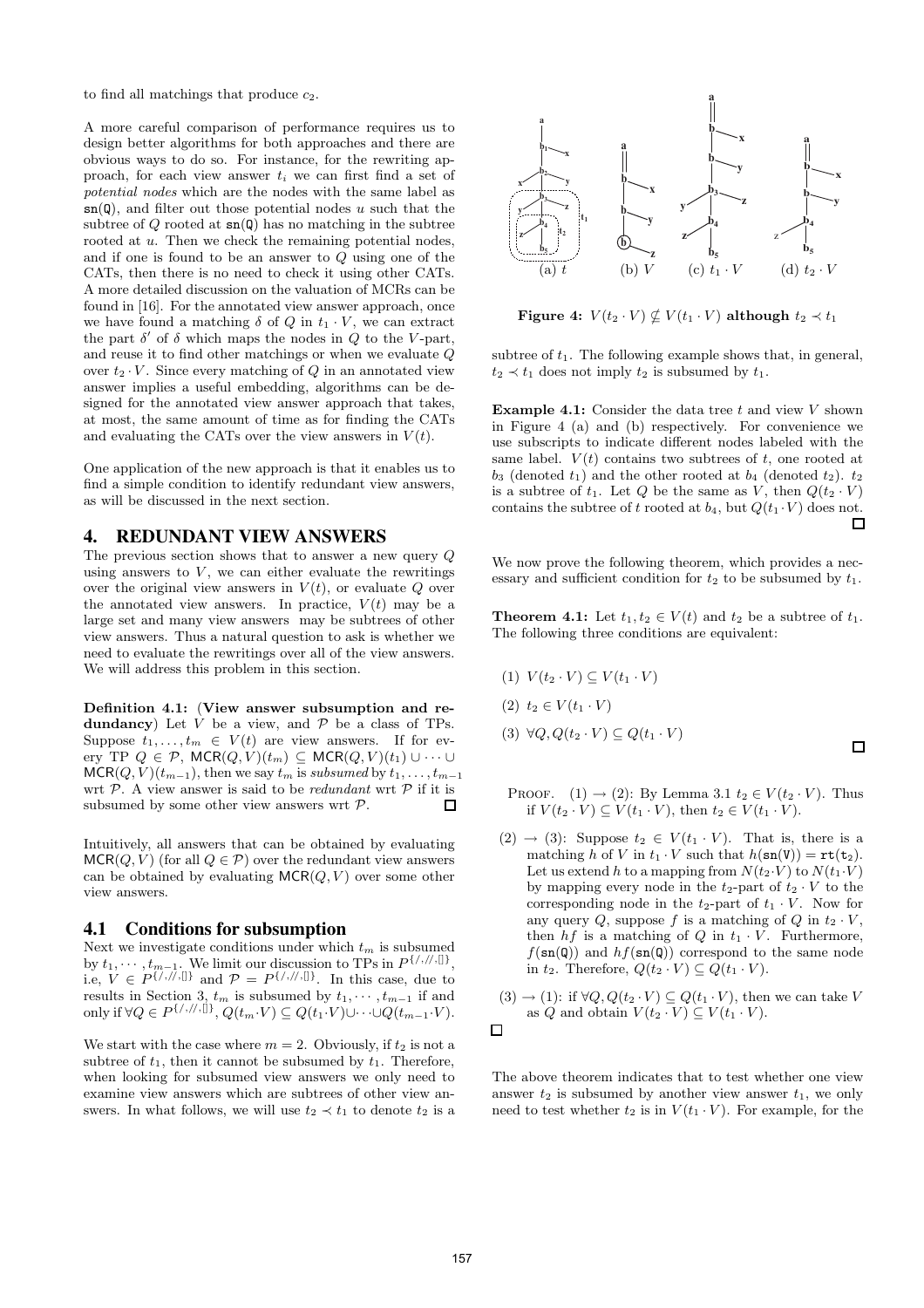

Figure 5:  $t_1, t_2, t_3 \in V(t)$ ,  $t_3 \prec t_2 \prec t_1$ , and  $t_3 \in V(t_2 \cdot V)$ , but  $t_3 \notin V(t_1 \cdot V)$ 

view  $V$  and tree  $t$  in Figure 3, it is easy to verify that both  $t_2$  and  $t_3$  are in  $V(t_1 \cdot V)$ , hence they are subsumed by  $t_1$ .

Using the above theorem, we can show that  $t_m$  is subsumed by  $t_1, \ldots, t_{m-1}$  if and only if it is subsumed by one of the them.

**Corollary 4.1:** Suppose  $t_1, \ldots, t_m \in V(t)$ ,  $t_m \prec t_i$  for  $i =$  $1, \ldots m-1$ . If  $\forall Q, Q(t_m \cdot V) \subseteq Q(t_1 \cdot V) \cup \cdots \cup Q(t_{m-1} \cdot V)$ , then there exists  $i \in [1, m-1]$  such that  $\forall Q, Q(t_m \cdot V) \subseteq$ <br> $O(t_i \cdot V)$  $Q(t_i \cdot V)$ .

PROOF. Suppose  $\forall Q, Q(t_m \cdot V) \subseteq Q(t_1 \cdot V) \cup \cdots \cup Q(t_{m-1} \cdot V)$ V), then  $V(t_m \cdot V) \subseteq V(t_1 \cdot V) \cup \cdots \cup V(t_{m-1} \cdot V)$ , hence  $t_m \in V(t_1 \cdot V) \cup \cdots \cup V(t_{m-1} \cdot V)$ . Therefore there exists  $i \in [1, m - 1]$  such that  $t_m \in V(t_i \cdot V)$ . By Theorem 4.1,  $\forall Q, Q(t_m \cdot V) \subseteq Q(t_i \cdot V).$ 

Now suppose  $t_1, t_2, t_3 \in V(t)$ , and  $t_3 \prec t_2 \prec t_1$ . If  $t_3 \in$  $V(t_2 \cdot V)$  and  $t_2 \in V(t_1 \cdot V)$ , then by Theorem 4.1,  $V(t_2 \cdot V) \subseteq$  $V(t_1 \cdot V)$ , hence  $t_3 \in V(t_1 \cdot V)$ . But the following examples demonstrate that  $t_3 \in V(t_2\cdot V)$  does not imply  $t_3 \in V(t_1\cdot V)$ , and  $t_2 \in V(t_1 \cdot V)$  does not imply  $t_3 \in V(t_1 \cdot V)$ . In other words,  $t_3$  is subsumed by  $t_2$  or  $t_2$  is subsumed by  $t_1$  does not imply  $t_3$  is subsumed by  $t_1$ . This observation is useful when we design the algorithm to find redundant view answers.

**Example 4.2:** Consider the example  $t$  and  $V$  in Figure 5. For easy identification of the nodes, we use subscripts to indicate distinct nodes with the same label, i.e., the nodes  $b_1, \ldots, b_{10}$  are all labeled with b. It is easy to verify that there are three subtrees of t in  $V(t)$ , which are the subtrees rooted at  $b_6$ ,  $b_7$  and  $b_{10}$  respectively. We denote these subtrees by  $t_1, t_2$  and  $t_3$ . Although  $t_3 \prec t_2 \prec t_1$  and  $t_3 \in$  $V(t_2 \cdot V)$ ,  $t_3$  is not in  $V(t_1 \cdot V)$ .  $\Box$ 

**Example 4.3:** Consider the example  $t$  and  $V$  in Figure 6. In the figure the nodes  $b_1, \ldots, b_{10}$  are all labeled with b. It is easy to verify that there are three subtrees of t in  $V(t)$ , which



Figure 6:  $t_1, t_2, t_3 \in V(t)$ ,  $t_3 \prec t_2 \prec t_1$  and  $t_2 \in V(t_1 \cdot V)$ , but  $t_3 \notin V(t_1 \cdot V)$ 

are the subtrees rooted at  $b_6$ ,  $b_9$  and  $b_{10}$  respectively. We denote these subtrees by  $t_1, t_2$  and  $t_3$ . Although  $t_3 \prec t_2 \prec t_1$ , and  $t_2 \in V(t_1 \cdot V)$ ,  $t_3$  is not in  $V(t_1 \cdot V)$ .  $\Box$ 

Using Theorem 4.1 and the above observations, we can design an algorithm for finding all redundant view answers in  $V(t)$ : to see whether  $t_2 \in V(t)$  is redundant, we only need to test whether there exists  $t_1 \in V(t)$  such that  $t_2 \prec t_1$ and  $t_2 \in V(t_1 \cdot V)$ , and we may have to test  $t_2$  against all view answers of which  $t_2$  is a subtree. However, testing  $t_2 \in V(t_1 \cdot V)$  can sometimes be costly. Next we will provide a more efficient (although incomplete) method for identifying redundant view answers.

Suppose  $t_1, t_2 \in V$  and  $t_2$  is a subtree of  $t_1$ . The corollary below gives a sufficient condition under which  $t_2$  is subsumed by  $t_1$ .

**Proposition 4.1:** Let  $t_1$ ,  $t_2$  be in  $V(t)$ , and  $t_2$  be a subtree of  $t_1$ . Let  $(x, y)$  be the last //-edge on  $\mathbf{sp}(V)$  (counting from  $rt(V)$ ). If the length of the path from y to  $sn(V)$  is less or equal to the length of the path from  $rt(t_1)$  to  $rt(t_2)$ , then  $t_2 \in V(t_1 \cdot V)$ .  $\Box$ 

PROOF SKETCH. Let  $f$  be the matching of  $V$  in  $t$  that generates  $t_2$ . Since the length of the path from y to  $\text{sn}(V)$  is less or equal to the length of the path from  $rt(t_1)$  to  $rt(t_2)$ , and there are only /-edges on the path from y to  $\text{sn}(V)$ , all nodes from y to  $\sin(y)$  will be mapped into  $t_1$ , and the subtree of V rooted at  $y, V_y$ , will be mapped into  $t_1$  by  $f$ . Therefore, we can construct a mapping h from V to  $t_1 \cdot V$  such that for every node u in  $V_y$ ,  $h(u) = f(u)$ , and for every other node  $u' \in N(V) - N(V_y)$ , h maps u' to the corresponding node in the V part of  $t_1 \cdot V$ . Since  $(x, y)$  is a //-edge, h is a matching of V in  $t_1 \cdot V$ , and  $h(\text{sn}(V)) = \text{rt}(\text{t}_2)$ . Therefore  $t_2 \in V(t_1 \cdot V)$ .  $\Box$ 

Let us call the path from  $y$  to  $\text{sn}(V)$  in Proposition 4.1 the last /-segment of  $V$ . Using the proposition and Therorem 4.1,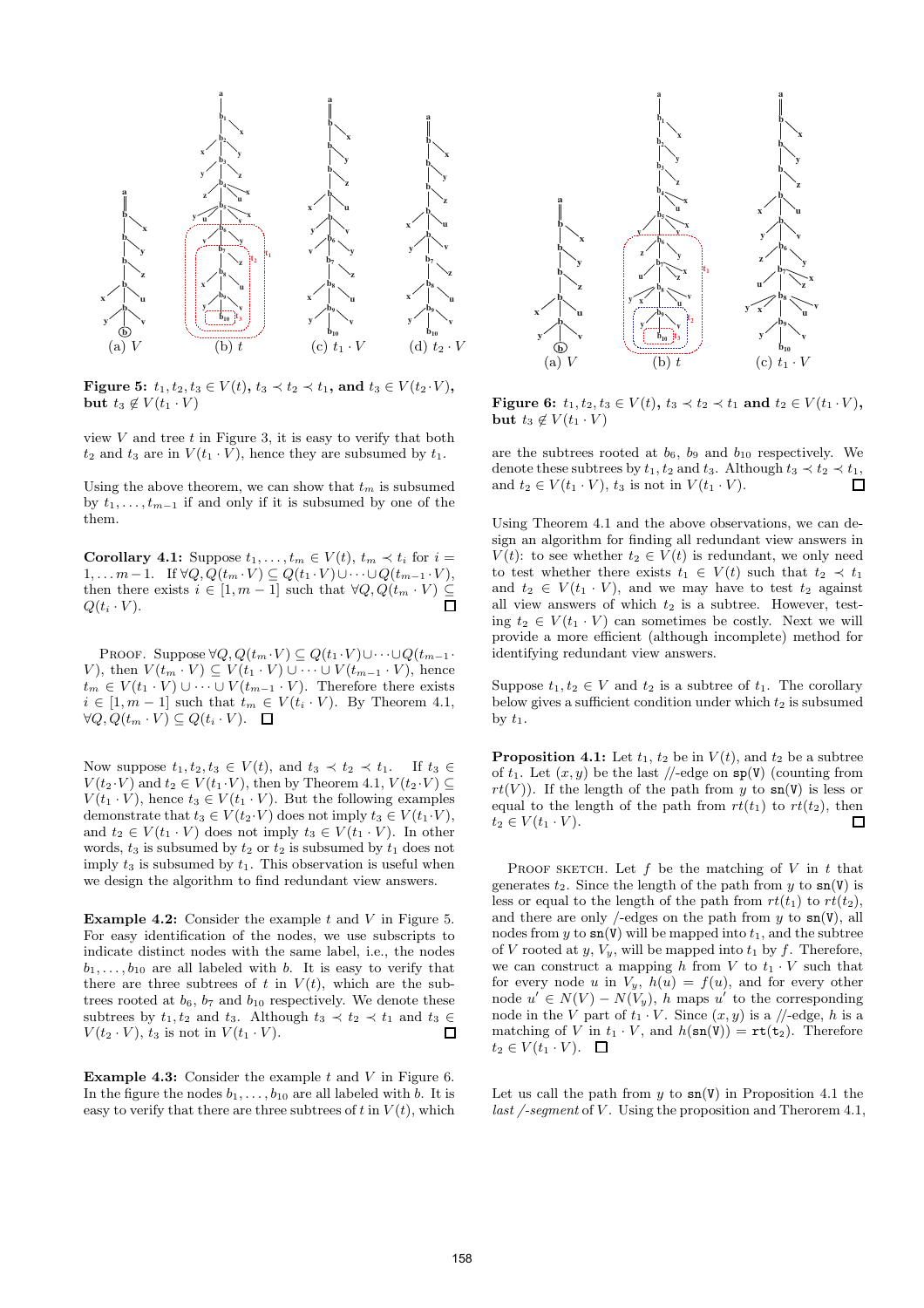if the length of the last  $/$ -segment of  $V$  is not longer than the path from  $rt(t_1)$  to  $rt(t_2)$ , than  $t_2$  is subsumed by  $t_1$ . For example, for the view and data tree in Figure 3, the last /-segment (i.e., the path from the second a-node to the selection node) of V is shorter than the path from  $rt(t_1)$ to  $rt(t_2)$ . Therefore  $t_2$  is subsumed by  $t_1$ . Similarly  $t_3$  is subsumed by  $t_1$ .

A special case of Proposition 4.1 is when the selection node  $\text{sn}(V)$  is connected to its parent with a //-edge. In this case, all view answers in  $V(t)$  that are subtrees of other view answers are redundant.

#### **4.2 The algorithm**

Based on Theorem 4.1 and Proposition 4.1 we design an algorithm to remove redundant view answers from  $V(t)$ . Let us use  $L_V$  to denote the length of the last  $/$ -segment on  $\text{sp}(V)$ , and  $d(t_1, t_2)$  to denote the length of the path from  $rt(t_1)$  to  $rt(t_2)$ , if  $t_2$  is a subtree of  $t_1$ . The removal of redundant view answers is done by two scans. The first, called FastScan, scans the view answers using Proposition 4.1 to remove some redundant view answers in  $V(t)$  quickly, and the second, called CompleteScan, uses Theorem 4.1 to remove the remaining redundant view answers. For easy exposition, we assume the view answers in  $V(t)$  have been arranged into lists where each list consists of the view answers  $t_1, \ldots, t_n$  such that  $t_n \prec t_{n-1} \prec \cdots \prec t_1$ . We associate each  $t_i$  with a Boolean variable  $t_i$ .del which indicates whether  $t_i$ has been deleted. Initially  $t_i$ .del =FALSE for all  $i \in [1, n]$ . The input to each scan is such a list, and the output is the same list with possibly modified  $t_i$ .del values. The two scans are listed in Algorithm 1.

Implementation and Complexity: To implement Algorithm 1, we organize the view answers into disjoint subtrees of t, two view answers are in the same subtree if and only if one is a subtree of another or they are both subtrees of another view answer. We use an attribute u.ans for each node  $u$  to indicate whether  $u$  is the root of some view answer in  $V(t)$ . To apply FastScan, we check the nodes which are roots of some view answers level by level and top-down. If one view answer is found redundant, then all view answers below it will also be redundant. In the worst case, every view answer (except those which are not subtrees of others) will be checked once. Thus FastScan is linear in the number of view answers in  $V(t)$ , that is, it takes  $O(|V(t)|)$ . Checking whether  $t_2$  is in  $V(t_1 \cdot V)$  can be done in  $|V||t_1 \cdot V|$ using a variation of Algorithm 3 of [10], and CompleteScan needs to make  $(m-1)m/2$  such tests. In the worst case the roots of all view answers in  $V(t)$  are on the same path and  $n = |V(t)|$ , and **FastScan** finds no redundant view answers (thus  $m = |V(t)|$ ) and we have to resort to CompleteScan. Therefore the worst-case complexity of Algorithm 1 is  $O(|V(t)|^2|V|(|t_1|+|V|))$  where  $t_1$  is the largest view answer (i.e., one with the largest number of nodes) in  $V(t)$ .

## **4.3 Experiments**

The purpose of our experiments is to get some insight on the percentage of view answers which are redundant, and the percentage of redundant view answers that can be found using FastScan, as well as the time required to find the redundancies, for some real datasets. We implemented FastScan

#### Algorithm 1 Removing redundant view answers

**INPUT:**  $t_n, \ldots, t_1 \in V(t)$  s. t.  $t_n \prec t_{n-1} \prec \cdots \prec t_1$  $/*$  FastScan 1:  $m \leftarrow n$ 2: for  $i = 2$  to n do 3: if  $L_V \leq d(t_1, t_i)$  then 4:  $t_i.del, t_{i+1}.del, \ldots, t_n.del \leftarrow \text{TRUE}$ <br>5.  $m \leftarrow i-1$  $m \leftarrow i - 1$ 6: go to CompleteScan /\* CompleteScan 7: for  $i = 1$  to  $m - 1$  do 8: if  $t_i$ .del =FALSE then 9: for  $i = i + 1$  to m do 10: **if**  $t_j$  *del* = FALSE and  $t_j \in V(t_i \cdot V)$  **then** 11.  $t_i$  *del*  $\leftarrow$  TRUE  $t_i$ .del ← TRUE

and  $Completely$ can with  $C++$ , and all our experiments were carried out on a Dell Latitude D430 laptop with Intel(R) 1.20GHz CPU and 2G RAM running Windows XP.

Datasets and view sets Obviously for there to be redundant view answers in  $V(t)$  the data tree t must have recursion (i.e., there must be root-to-leave paths which contain multiple occurrences of the same label), and the view V must have  $\sqrt{\ }$ -edges. The depth of t, the number of occurrences of  $label(\mathbf{s}_n(\mathbf{V}))$  in t, and the size of V will all impact on the number of redundancies. In our experiments we used three datasets, i.e., the benchmark dataset XMark [1], a real dataset TreeBank [2], and a dataset generated from the  $B IOML$  DTD [3] using IBM XML generator<sup>1</sup>. For XMark, the dataset is around 111MB, contains more than 1.6 million elements and has limited recursion. For TreeBank, the data tree is deep and has a large number of recursive elements. The maximal depth is 36 and there are more than 2.4 million elements. For BIOML, the generated data tree is around 344MB with a depth of 19 and contains more than 2.46 million elements. For TreeBank we randomly generated 40 views of depth between 2 and 10. For XMark we randomly generated 30 views of depth between 2 and 5 involving the recursive elements parlist and/or listitem on the selection path, and for BIOML we generated 40 views of depth between 3 and 7. A few example views are listed in Table 1 (three views for each dataset Treebank, XMark and BIOML).

Experimental result The result of our experiments is summarized in Table 2. For TreeBank, on average 18.13% of the view answers were found redundant, and 81.3% of the redundancies were found by FastScan. For some views the percentage of redundant view answers can be as high as 69.48%. For XMark and BIOML, on average 36.91% and 73.67% respectively, of the view answers were found to be redundant, and all of the redundancies were found by FastScan. We also recorded the time taken by the two scans for the three data sets. Table 2 show the total time spent on each set of queries by FastScan, CompleteScan after FastScan, and CompleteScan alone. Our experiment shows that using FastScan before CompleteScan we can find the redundancies in less than 100 milliseconds per view on average, and

<sup>1</sup> http://www.alphaworks.ibm.com/tech/xmlgenerator.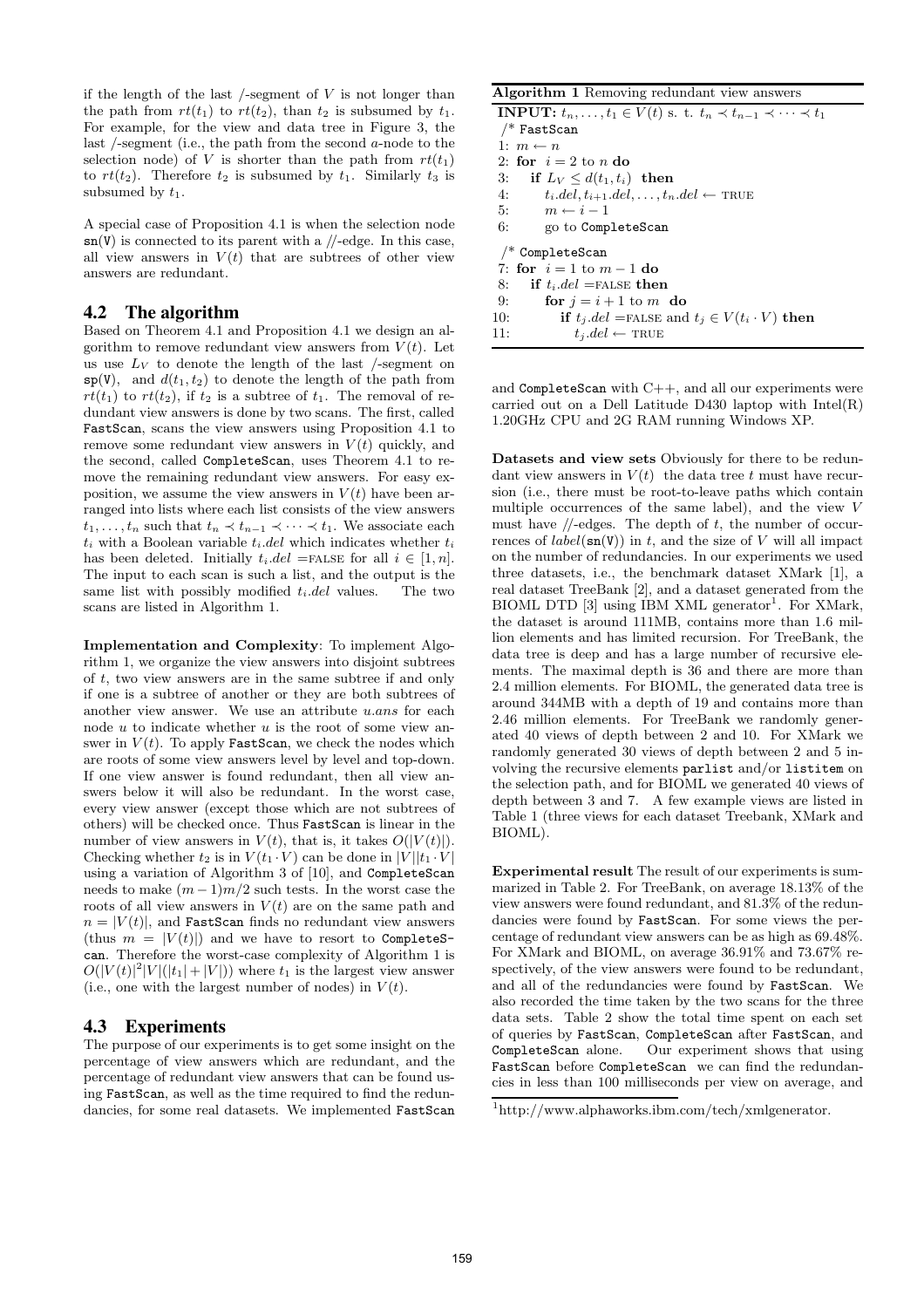| View                                                                               | No. of view | No. of redundancies | Total no. of |
|------------------------------------------------------------------------------------|-------------|---------------------|--------------|
|                                                                                    | answers     | found by FastScan   | redundancies |
| $file/\sqrt{s}$  //pp  //np //vp                                                   | 136710      | 71559               | 71559        |
| $file/\langle s/vp/s\rangle/np\rangle/vp$                                          | 11688       | 299                 | 878          |
| $\sqrt{file/\sqrt{s}}$ [//vp]//np/pp/np/pp                                         | 7562        | 122                 | 828          |
| site//partist/listitem                                                             | 60481       | 22235               | 22235        |
| $site \text{//}asia \text{/item} \text{///}name \text{]} // local ion \text{]} //$ |             |                     |              |
| description/ parlist/listitem                                                      | 2661        | 985                 | 985          |
| $site//regions/europe/item[name][shipping]/listicm$                                | 8035        | 2968                | 2968         |
| $chromosome//chromosome//[sts\_domain]/gene$                                       | 80262       | 75838               | 75838        |
| $chromosome/\!/sts\_domain/\!/clone/\!locus/gene/ana/xxx$                          | 14042       | 4790                | 4790         |
| chromosome//dna/xxx/clone/dna                                                      | 66771       | 44927               | 44927        |

Table 1: Sample views and their redundancy rate for Treebank, XMark and BIOML

| data set     | average       | maximum       | aver. percentage | $time$ (ms) | time used by | time used by |
|--------------|---------------|---------------|------------------|-------------|--------------|--------------|
|              | percentage of | percentage of | of redundancies  | used by     | CompleteScan | CompleteScan |
|              | redundancies  | redundancies  | found by         | FastScan    | after        | without      |
|              |               |               | FastScan         |             | FastScan     | FastScan     |
| TreeBank     | 18.13         | 69.48         | 81.3             | 155         | 1453         | 99375        |
| XMark        | 36.91         | 38.21         | 100              | 15          | 6            | 25734        |
| <b>BIOML</b> | 73.67         | 99.8          | 100              | 528         | 137          | 163053       |

|  | Table 2: Percentage of redundancies and time used |  |  |  |  |  |  |
|--|---------------------------------------------------|--|--|--|--|--|--|
|--|---------------------------------------------------|--|--|--|--|--|--|

it only takes a tiny fraction of the time required by CompleteScan alone for all three sets of data and views.

# **5. QUERIES AND VIEWS IN**  $P\{1,1/1, n, 0\}$

In this section, we consider answering TP queries using views when the view V and the query Q are in  $P^{\{/\gamma/\gamma,\gamma,\llbracket\}}$ . We first present a method for finding the MCR, then we present the annotated view answer approach and show it produces the same answers as the MCR. Finally, we discuss extension of the process for removing redundant view answers to some special cases.

## **5.1 Finding the MCR**

We make a slight modification to the definition of contained rewriting: in addition to the conditions (1) and (2) in Section 2.3, we add another condition: (3) If  $label(\mathbf{s}) \neq *,$ then  $label(rt(Q')) \neq *$ . This modification does not change the essence of MCR because, if  $Q'$  is a CR of  $Q$  using V and  $rt(Q')$  is labeled  $*$ , then we can change the label of  $rt(Q')$  to label(sn(V)) to obtain another rewriting  $Q''$ , and  $Q'(V(t)) = Q''(V(t))$ . The only purpose of this modification is to make our presentation easier.

We also modify the definition of useful embeddings and CATs in order to deal with the possibility that  $label(\mathbf{s}_n(\mathbf{V})) =$ ∗. The modification to useful embeddings is to relax the requirement of label-preservation to weak label-preservation as defined below.

**Definition 5.1:** A mapping h from  $N(Q)$  to  $N(V)$  is weak *label-preserving* if (1) for every  $v \in N(Q)$ , either *label*(*v*) =  $\ast$ , or  $label(v) = label(h(v))$ , or  $h(v) = \text{sn}(V)$  and  $label(\text{sn}(V)) =$ ∗, (2) all non-\* nodes that are mapped to sn(V) have the identical label.  $\Box$ 

Correspondingly, if  $label(\mathbf{s}) = *,$  and f is a useful embedding from Q to V which maps some node u in Q to  $\text{sn}(V)$ , and  $label(u) \neq *$ , then the root of  $CAT<sub>f</sub>$  will be labeled with  $label(u).$ 

Our main results in this subsection are summarized in Theorems 5.1 and 5.2 below.

**Theorem 5.1:** Let  $V, Q$  be TPs in  $P^{\{/\,,\,/\,,\,*,\,]\}}$ . If  $Q \in$  $P^{\{/\!\!,\{\,\!\!\!\}/\,,\{\,\!\!\!\!\},\,\}} \cup \hat{P}^{\{/\!\!,\{\,\!\!\!\}/\,,\{\,\!\!\!\!\},\,\}}$  or  $V \in P^{\{/\!\!,\{\,\!\!\!\!\},\,\!\!\!\},\,\}$  then MCR $(Q,V)$  = CAT<sub>h<sub>1</sub></sub> ∪ · · · ∪ CAT<sub>h<sub>k</sub> where  $h_1, \ldots, h_k$  are all of the useful embeddings from *O* to *V*.</sub> embeddings from  $Q$  to  $V$ .

We outline the proof here and leave the formal proof to the full version of this paper<sup>2</sup>. We need to consider two cases:

**Case 1:**  $Q \in P^{\{/\},[~],*}\cup \widehat{P}^{\{/\},[~],*}\}\)$ . We note that if  $Q \in \widehat{P}^{\{/\!/,\{/\} ,\{ \} , * \}}$  then for any  $P \in P^{\{/\!/,\!/,\ast,\{ \} \}}$ ,  $P \subseteq Q$  iff there is a CM from  $Q$  to  $P$  [14]. It can be shown that the same property holds for  $Q \in P^{\{/\!\!/,\lfloor\ \rfloor,\ast\}}$ . Therefore, if  $Q \in P^{\{/\!\!/,\{.\rfloor,\ast\}} \cup \widehat{P^{\{/\!\!/,\{.\rfloor,\ast\}}}, \text{ and } Q' \text{ is a CR of } Q \text{ using } V,$ then there is a CM from  $Q$  to  $Q' \circ V$ . This CM implies a useful embedding from  $Q$  to  $V$ , and the corresponding CAT contains Q'. Therefore,  $MCR(Q, V) = CAT_{h_1} \cup \cdots \cup CAT_{h_k}$ .

**Case 2:**  $V \in P^{\{/\}$ ,  $\}$ , Although in this case  $V \subseteq Q$  iff there is a CM from  $Q$  to  $V$ , generally there may not exist a CM from  $Q$  to  $Q' \circ V$  for a CR  $Q'$  of  $Q$  using V because  $Q'$ may be a pattern in  $P^{\{/,/,/,*,\{\}]}$ . Thus it is not straightforward to see whether the MCR can be found by finding the useful embeddings and CATs. To prove the theorem for this

<sup>2</sup> http://www.cit.griffith.edu.au/∼jw/edbt11/full.pdf.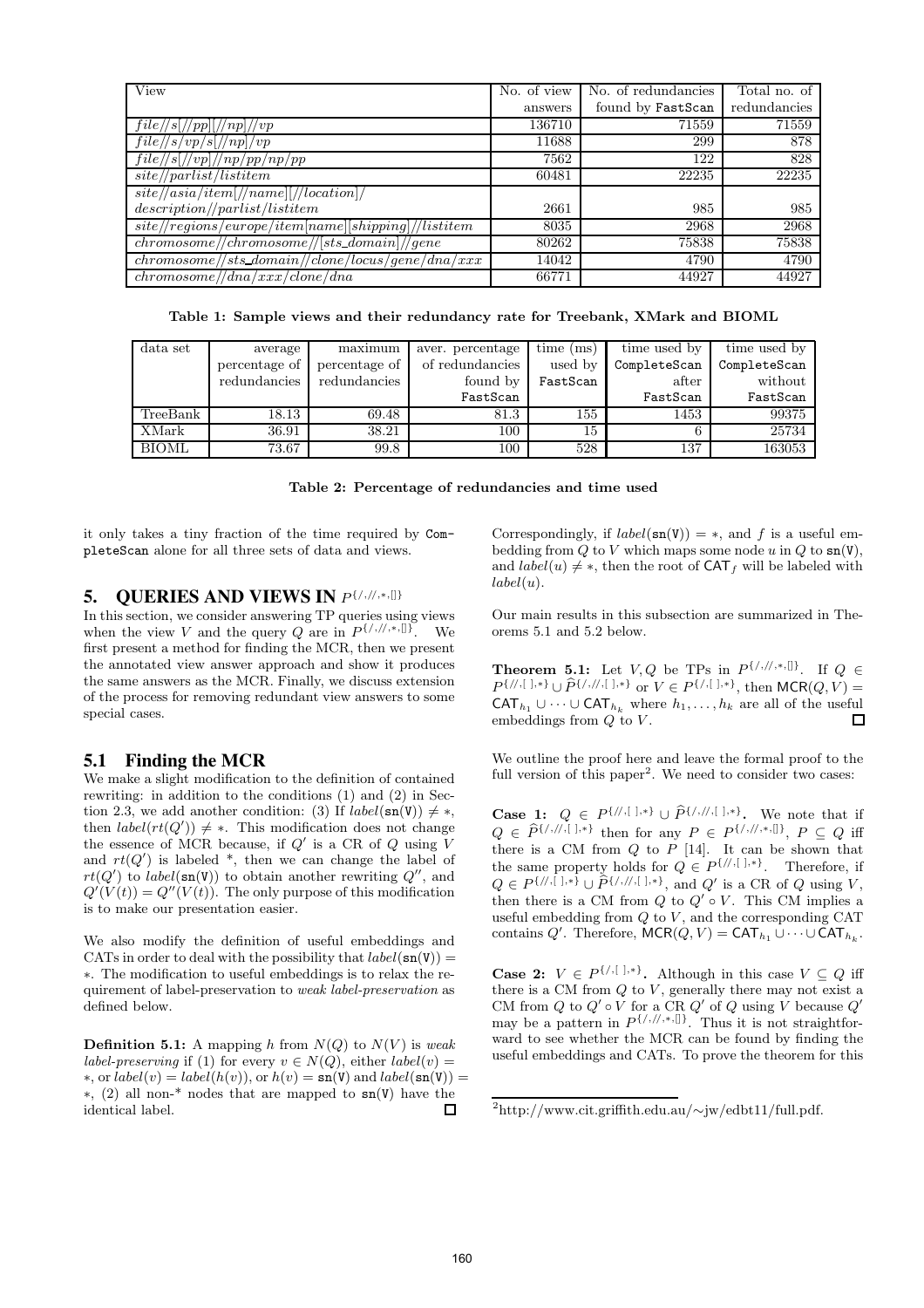

Figure 7:  $V, Q$  in Example 5.1

case, we need some terms and notation<sup>3</sup>.

Let  $Q$  be a tree pattern, and  $u, v$  be any two nodes in  $Q$ . A \*-chain between u and v, denoted  $u \rightsquigarrow v$ , is a path from u to  $v$  that has only /-edges and only  $*$ -nodes between  $u$  and v. Note that u and v may be labeled with  $*$  or any tag in  $\Sigma$ . The length of the \*-chain, denoted  $|u \rangle \rightarrow v|$ , is the number of  $*$ -nodes between u and v (not including u and v), which is equivalent to the number of edges between  $u$  and  $v$  minus 1. Note that a  $/$ -edge from u to v is a special  $*$ -chain of length 0. The length of the longest  $*$ -chain in  $Q$  is called the \*-length of  $Q$ , denoted  $L^*_{Q}$ .

$$
L_Q^* = \max\{|u \leadsto v \mid u \leadsto v \text{ is a *-chain in } Q\}
$$

For example, the  $*$ -length of the pattern  $Q$  in Figure 7 (b) is 0.

In the following, we will use  $mod_m(P)$  to denote the set of tree patterns obtained from  $P$  by replacing the *i*-th //-edge  $(u, v)$  with a \*-chain between u and v of length  $l_i$ , where  $0 \leq l_i \leq m$ . Then we can prove the following lemma.

**Lemma 5.1:** Let  $P, P_1, \ldots, P_n$  be tree patterns in  $P^{\{1, 1, 2, \ldots, n\}}$ . Let  $w = max\{L_{P_1}^*, \ldots, L_{P_n}^*\}$ . If every pattern in  $mod_{w+1}(P)$ is contained in  $P_1 \cup \cdots \cup P_n$ , then  $P \subseteq P_1 \cup \cdots \cup P_n$ .  $\Box$ 

Using the above lemma, we can prove the next lemma which implies that Theorem 5.1 holds in the case  $V \in P^{\{\,\},[~],* \}}$ .

**Lemma 5.2:** If Q is in  $P^{\{/,/,/,*,\{\} \}}$  and V is in  $P^{\{/, [~],* \}},$ then for every  $CR$   $Q'$  of  $Q$  using  $V$ , there are useful embeddings  $h_1, \ldots, h_k$  from Q to V such that  $Q' \subseteq \text{CAT}_{h_1} \cup \cdots \cup$  $\tilde{\mathsf{CAT}}_{h_k}$ . П

PROOF SKETCH. Let  $w = L_Q^*$ , and  $mod_{w+1}(Q')$  be the set  $\{Q_1, \ldots, Q_n\}$ . We will show that for every  $Q_i \in mod_{w+1}(Q'),$ there is a useful embedding  $h_j$  from Q to V such that  $Q_i \subseteq$ CAT<sub>h<sub>j</sub></sub>, thus every  $Q_i$  is contained in CAT<sub>h<sub>1</sub></sub> ∪ · · · ∪ CAT<sub>h<sub>k</sub></sub>. Clearly the \*-length of  $CAT_{h_i}$  is no more than w. Hence by Lemma 5.1,  $Q' \subseteq \text{CAT}_{h_1} \cup \cdots \cup \text{CAT}_{h_k}$ .

The useful embedding  $h_j$  can be found as follows. Since  $Q' \circ V \subseteq Q$ , and  $Q_i \subseteq Q'$ , we know  $Q_i \circ V \subseteq Q$ . Since  $Q_i \circ V$  does not have //-edges, we know there is a CM  $\delta_i$ from  $Q$  to  $Q_i \circ V$ . This CM, if restricted to nodes of  $Q$ whose image under  $\delta_i$  is in the V-part of  $Q_i \circ V$ , is a useful embedding from  $Q$  to  $V$ . Denote this useful embedding by  $h_j$ . It is not hard to verify  $Q_i \subseteq \text{CAT}_{h_j}$ .

This completes the proof outline of Theorem 5.1.

Before describing the next result we need more notations.

Let  $x, y \in \Sigma \cup \{*\}$  be two labels. Given TP  $Q \in P^{\{1, 1, 1, \dots, n\}}$ , we define  $Q(x, y)$  to be the set of \*-chains from an x-node or \*-node to a y-node or ∗-node:

 $Q(x, y) = \{u \leadsto v \in Q \mid label(u) \in \{x, *\}, label(v) \in \{y, *\}\}\$ 

Define the function  $L_Q(x, y)$  as follows:

$$
L_Q(x,y) = \begin{cases} -1 & \text{if } Q(x,y) = \emptyset; \\ \max\{|u \leadsto v| \mid u \leadsto v \in Q(x,y)\} & \text{otherwise.} \end{cases}
$$

For example, for the TP Q in Figure 7,  $L_Q(a, b) = -1$ ,  $L_Q(c, d) = 0$ , and  $L_Q(*, d) = -1$ .

Let  $V, Q$  be TPs in  $P^{\{/,/,+, \mathbb{I}\}}$ . We will use  $\texttt{Mod}_Q(V)$  to denote the set of TPs obtained from V by replacing each //-edge  $e = (u, v)$  with a \*-chain  $u \leadsto v$  of length  $l_e$ , where  $l_e$  is an integer in  $[0, L_Q(label(u), label(v)) + 1].$ 

We can now describe our next main result as follows.

**Theorem 5.2:** Let  $V, Q$  be TPs in  $P^{\{/\frac{1}{3}, \dots, n\}}$ . Suppose  $Mod_Q(V) = \{V_1, \ldots, V_n\}.$  Then

(1)  $Q'$  is a CR of  $Q$  using  $V$  iff it is a CR of  $Q$  using  $V_i$  for all  $i = 1, \ldots, n$ .

(2) 
$$
\text{MCR}(Q, V) = \text{MCR}(Q, V_1) \cap \cdots \cap \text{MCR}(Q, V_n).
$$

We discuss how to use the above theorem to find  $MCR(Q, V)$ before outlining its proof.

Theorem 5.2 (2) implies a method for finding  $MCR(Q, V)$ for the general case, which consists of the following steps:

- 1. Find the set  $Mod_Q(V)$  of patterns (call them sub-views of  $V$ ;
- 2. Find the MCR of Q using each of the subviews in  $Mod_{\mathcal{O}}(V)$ .
- 3. Intersect these MCRs to obtain  $MCR(Q, V)$ .

**Example 5.1:** Consider the view  $V$ , query  $Q$  shown in Figure 7, where  $V$  and  $Q$  are modified from the examples in [10]. It is easy to verify that  $x/y$  is a CR of Q using  $V$ , but this rewriting cannot be found by finding all useful embeddings from  $Q$  to  $V$ . However, the rewriting can be found by first splitting the view into 2 subviews (the //-edge  $(c, d)$  may be replaced with a \*-chain of length 0 or 1, and the other  $\ell$ -edges can be replaced with a  $\ell$ -edge) with  $\ell$ edges only, and then finding the CR  $x/y$  of  $Q$  using each of the subviews, and finally intersecting the two identical CRs.  $\Box$ 

Complexity The above method for finding the MCR of  $Q$  using  $V$  requires us to find the MCRs of  $Q$  using each subview in  $Mod_{\mathcal{Q}}(V)$ . We do not need to actually do the intersection of the MCRs, i.e., to transform  $\mathsf{MCR}(Q, V_1) \cap \cdots \cap$ 

<sup>&</sup>lt;sup>3</sup>Some of the terms are borrowed from [10].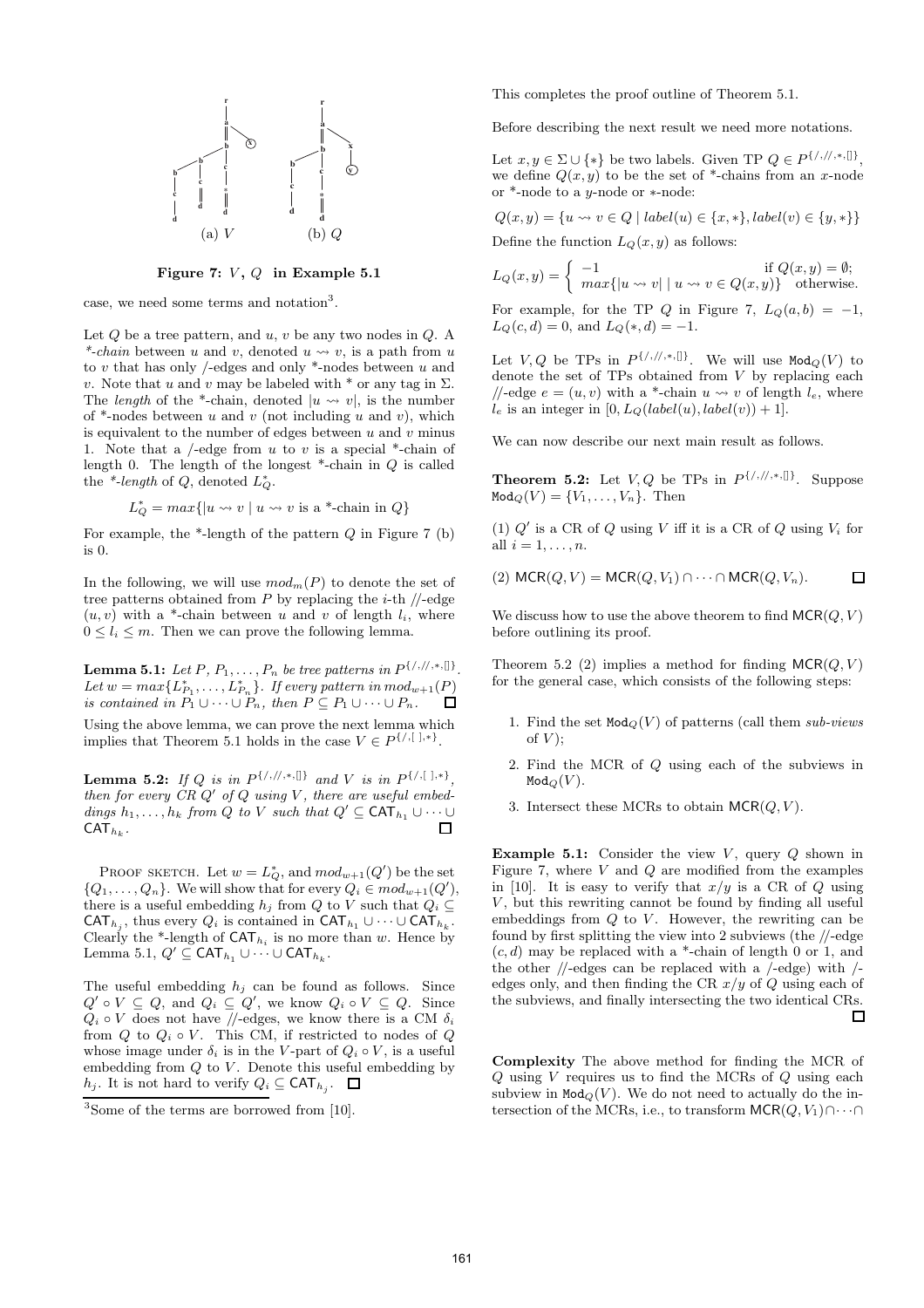$MCR(Q, V_n)$  into a union of tree patterns. Instead, we can take the intersection  $MCR(Q, V_1)(V(t))\cap \cdots \cap MCR(Q, V_n)(V(t))$ when evaluating it over  $V(t)$ . The cost for finding each of  $MCR(Q, V_i)$  has been discussed in [8]. The cost of finding  $MCR(Q, V)$  would be the total cost of finding all of  $MCR(Q, V_1), \ldots, MCR(Q, V_n)$  (if we ignore the cost to find  $Mod_Q(V)$  which is negligible).

Since the subviews in  $Mod_Q(V)$  have similar structures, it is highly likely that we can design a more efficient algorithm to find all of  $MCR(Q, V_1), \ldots, MCR(Q, V_n)$  altogether using the ideas of match sets [10]. We leave it as future work.

Next we outline the proof of Theorem 5.2. The proof uses Lemma 5.3 below and can be done as follows:

**Proof of Theorem 5.2:** (2) is a direct corollary of  $(1)$ , so we focus on the proof of (1).

Let  $Q'$  be a CR of Q using V, that is,  $Q' \circ V \subseteq Q$ . Since  $V_i \subseteq V$ , we know  $Q' \circ V_i \subseteq Q$  (for  $i \in [1, n]$ ). Hence  $Q'$  is a CR of  $Q$  using  $V_i$ .

Conversely, suppose  $Q'$  is a CR of Q using  $V_i$  (for all  $i =$  $1, \ldots, n$ , then  $Q' \circ V_i \subseteq Q$ . Suppose  $Q_j$  is a pattern in Mod $_Q(Q')$ . Then  $Q_j \subseteq Q'$ , thus  $Q_j \circ V_i \subseteq Q$ . It is easy to verify that  $\text{\tt Mod}_Q(Q^7\circ V)=\{Q_j\circ V_i\mid Q_j\in\text{\tt Mod}_Q(Q'), V_i\in$ Mod<sub>Q</sub> $(V)$ }. Therefore, by Lemma 5.3,  $Q' \circ V \subseteq Q$ . That is,  $Q'$  is a CR of  $Q$  using  $V$ .

**Lemma 5.3:** Let P, Q be TPs in  $P^{\{/,/,*,\mathfrak{h}\}}$ . If every pattern in  $Mod_{\mathcal{O}}(P)$  is contained in Q, then  $P \subseteq Q$ . П

To prove Lemma 5.3, we only need to prove Lemma 5.4 below. This is because that the containment of tree patterns in  $P^{\{/,/,*,\{\} \}}$  can be reduced to the containment of *Boolean* patterns [10], which are tree patterns that do not have selection nodes, and which will return either TRUE or FALSE when evaluated over a data tree  $t$ , depending on whether there is a matching of the pattern in  $t$ . For Boolean patterns  $P$  and  $Q, P \subseteq Q$  means  $\forall t, P(t) \Rightarrow Q(t)$ . We use  $mod(P)$  to denote the set of all data trees in which  $P$  has a matching, that is,  $mod(P) = \{t | P(t) = \text{TRUE}\}.$ 

Lemma 5.4: Let  $P$ ,  $Q$  be Boolean patterns. Let  $z$  be a label that is not present in  $Q$ . Let  $\text{Mod}_{Q}^{z}(P)$  be the set of data trees obtained from P by first replacing each  $\sqrt{\ }$ -edge  $e = (u, v)$  with a \*-chain  $u \leadsto v$  of length  $l_e$  where  $0 \leq l_e \leq$  $L_{\mathcal{Q}}(label(u), label(v)) + 1$ , and then replacing \* with z. If  $\texttt{Mod}_{Q}^{z}(P) \subseteq mod(Q), \text{ then } P \subseteq Q.$  $\Box$ 

To prove Lemma 5.4, we need Lemma 5.5 and Lemma 5.6 below.

**Lemma 5.5:** [10] Let e be a matching of P in t. There exists a unique pattern  $P^0$  obtained from P by replacing each //edge with a  $*$ -chain such that, there is a unique matching  $e'$ of  $P^0$  in t such that  $\forall v \in N(P)$ ,  $e(v) = e'(v)$ .  $\Box$ 

**Lemma 5.6:** Let  $t_1$  be a data tree and  $P'$  be a Boolean



Figure 8: Illustration of the proof of Lemma 5.6

pattern such that  $P'(t_1)$  =FALSE. Let  $x_0, x_1, \ldots, x_n, x_{n+1}$  be a path in  $t_1$  such that  $n > L_{P'}(label(x_0), label(x_{n+1})) + 1$ and  $x_{i+1}$  is the unique child of  $x_i$  for  $i = 1, \ldots, n-1$ , and none of the labels  $label(x_1), \ldots, label(x_n)$  has appeared in  $P'$ . Let  $t_2$  be the tree obtained from  $t_1$  by deleting the node  $x_n$  and transforming all its children into children of  $x_{n-1}$ .<br>Then  $P'(t_2)$  = FALSE. Then  $P'(t_2)$  =FALSE.

PROOF. The proof is a modification to the proof of Lemma 4 in [10]. Let  $t_1, P', t_2$  be as in the lemma. Assume that  $P'(t_2)$  =TRUE, and let  $e_2$  be a matching of  $P'$  in  $t_2$ . We show there is a matching of P' in  $t_1$ , contradicting  $P'(t_1)$  =FALSE. Let  $x = label(x_0), y = label(x_{n+1})$ . First we consider the special case where  $L_{P'}(x, y) = -1$ . In this case, there are no  $/$ -edges from any x-node to any y-node, or from any  $*$ -node to any y-node, or from any x-node to any \*-node, or from one \*-node to another. Therefore, for any /-edge  $(u, v)$  in  $P'$ ,  $e_2$ cannot map u to  $x_0$  and v to  $x_1$ . If  $n = 1$  (=  $L_{P'}(x, y) + 2$ ), then in  $t_2$  the path  $x_0, x_1, \ldots, x_{n-1}, x_{n+1}$  is just a /-edge  $(x_0, x_2)$ . Since no /-edge can be mapped to  $(x_0, x_2)$ ,  $e_2$  is also a matching of P' in  $t_1$ . Now suppose  $n > 1$ . Since the labels of  $x_1, x_2, \ldots, x_n$  are not present in  $P'$ , only  $*$ nodes in P' can be mapped to the nodes  $x_1, \ldots, x_n$ . If no nodes in  $P'$  have been mapped into  $x_1, \ldots, x_{n-1}$  by  $e_2$ , then clearly  $e_2$  is also a matching of  $P'$  in  $t_1$ ; if there are \*-nodes  $u_1, \ldots, u_k$  that are mapped into  $x_1, \ldots, x_{n-1}$  by  $e_2$ , then they must be connected with each other via //-edges, and  $u_1$  is connected to its parent via a  $\text{/}/\text{-edge}, u_k$  is connected to its children (if any) via  $\mathcal{U}-$ edges. Therefore,  $e_2$  is also a matching of  $P'$  in  $t_1$ . This completes the proof for the special case  $L_{P'}(x,y) = -1$ . Next we consider the case where  $L_{P'}(x,y) \geq 0$ . Denote C the set  $\{x_1, \ldots, x_n\}$ , and define the following two sets

$$
S = \{(z_0, z_1) \mid (z_0, z_1) \text{ is a } // \text{-edge in } P', e_2(z_1) \in C\}
$$

$$
C' = \{ z \mid e_2(z) \in C \land \exists (z_0, z_1) \in S
$$
  
such that  $z = z_1$  or z is a descendant of  $z_1 \}$ 

Define the following mapping  $e_1$  from  $N(P')$  to  $N(t_1)$ :

$$
e_1(z) = x_{i+1} \quad \text{if } z \in C' \text{ and } e_2(z) = x_i
$$
  

$$
e_1(z) = e_2(z) \quad \text{if } z \notin C'
$$

We show  $e_1$  is a matching of  $P'$  in  $t_1$ . It is easy to see  $e_1$ is root-preserving and label-preserving. Next we show it is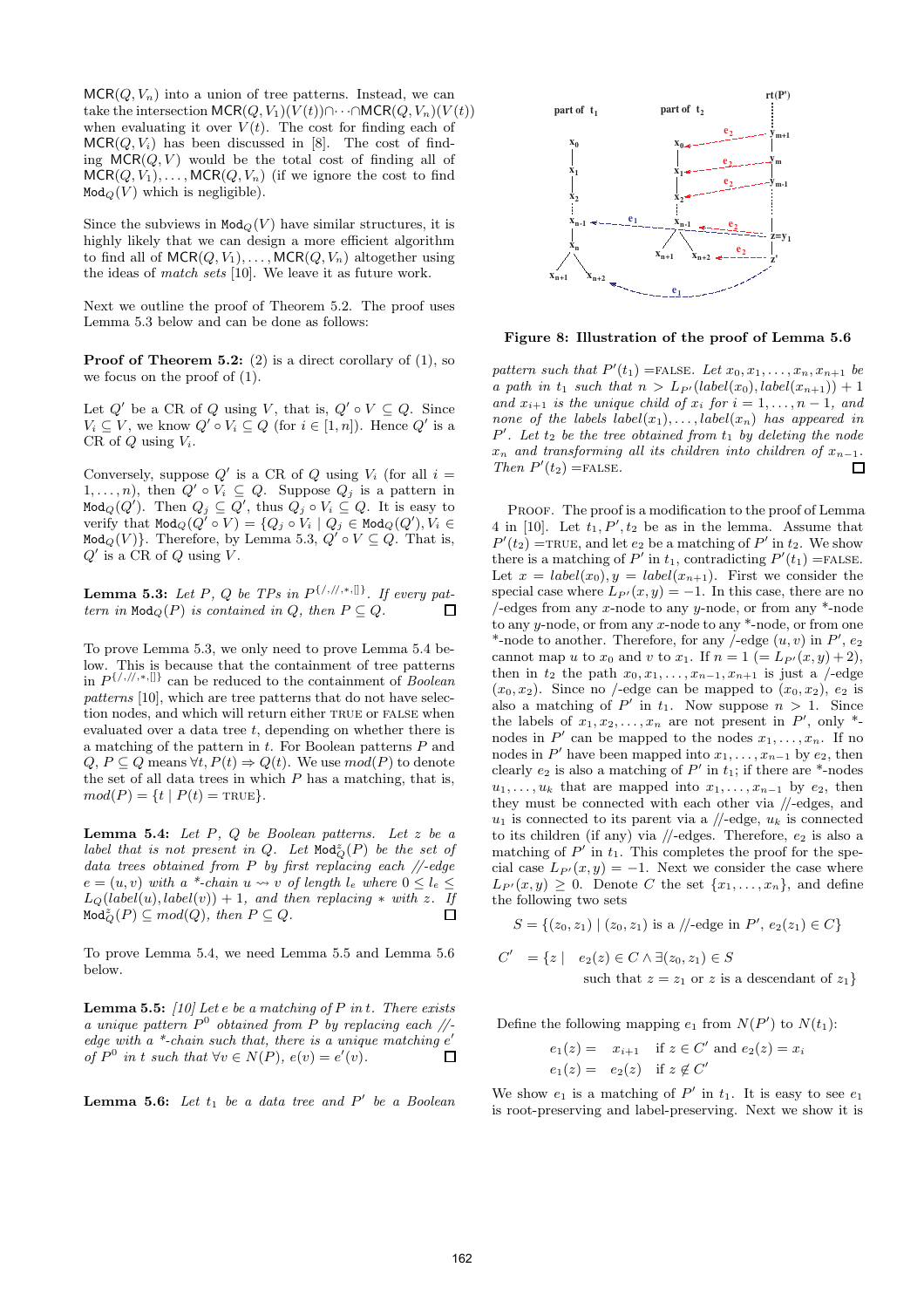structure-preserving. For any edge  $(z, z')$  in  $P'$ , the number of edges between  $e_1(z)$  and  $e_1(z')$ , denoted  $d(e_1(z), e_1(z'))$ , is either  $d(e_2(z), e_2(z'))$  or  $d(e_2(z), e_2(z'))+1$ . This is because  $e_1(z')$  is either identical to  $e_2(z')$  or one node below  $e_2(z')$ , while if  $e_1(z)$  is one node below  $e_2(z)$ , then either  $e_1(z')$  is one node below  $e_2(z')$  as well or  $e_2(z) = x_{n-1}$ ,  $e_1(z) = x_n$ and  $e_1(z') = e_2(z')$ . Therefore,  $e_1(z')$  is always a descendant of  $e_1(z)$ . We now only need to show if  $(z, z')$  is a /-edge, then  $e_1(z')$  is a child of  $e_1(z)$ . The only possible case where  $e_1(z')$  is not a child of  $e_1(z)$  is when  $e_1(z) = e_2(z) = x_{n-1}$ and  $e_1(z') = e_2(z')$  is a node below  $x_n$  (Refer to Figure 8). This happens only if  $z'$  is not in  $C'$ , that is,  $z'$  is not below a  $\mathcal{U}$ -edge whose end node is mapped to C. Consider the path in P' from z to  $rt(P')$ :  $y_1 = z, y_2, \ldots, y_k = rt(P')$ . Let m be the largest number such that  $e_2(y_m) \in C$ , hence  $e_2(y_{m+1}) \notin$ C (there exists such m since  $e_2(rt(P')) \notin C$ ). Consider the path  $y_m, y_{m-1}, \ldots, y_1$  in P'. All the nodes in it are mapped to  $C$  hence they are all labeled  $*$ . Furthermore, all edges  $(y_{i+1}, y_i)$  (for  $i \in [1, m]$ ) are /-edges, since otherwise  $z = y_1$ would be in C', while we already know  $z \notin C'$ . So the path from  $y_{m+1}$  to  $z'$  is a \*-chain. Hence its length m is less or equal to  $L_{P'}(label(y_{m+1}),label(z'))$ . On the other hand, since all edges are /-edges, the images of  $y_m, \ldots, y_1$  under  $e_2$  must include all nodes  $x_1, \ldots, x_{n-1}$ , thus  $m = n - 1$ . This implies  $n-1 \leq L_{P'}(label(y_{m+1}),label(z'))$ , which is a contradiction to the assumption.  $\Box$ 

Proof of lemma 5.4 We are now ready to prove Lemma 5.4. The proof is similar to that of Proposition 3 of [10]. It is a proof by contradiction. The idea is to show that if  $P \nsubseteq Q$ , then there is  $t_1 \in \text{mod}_m^z(P)$  (note:  $\text{mod}_m^z(P)$  denotes the set of data trees obtained from the patterns in  $mod_m(P)$  by replacing the wildcard  $*$  with  $z$ ) for some sufficiently large integer m, such that  $Q(t_1)$  =false (Step 1). From  $t_1$ , we can construct  $t' \in \text{Mod}_{Q}^{z}(P)$  such that  $Q(t') =$ FALSE, contradicting the assumption  $\text{Mod}_{Q}^{z}(P) \subseteq mod(Q)$  (Step 2).

Step 1 of the proof is similar to that of Proposition 3 of [10]. Step 2 can be completed using Lemma 5.6 as follows. If  $t_1 \in \text{Mod}_{Q}^z(P)$  then the proof is complete. Suppose  $t_1$  is not in Mod $\tilde{Q}(P)$ . That is, there is //-edge  $(u, v)$  in P such that in  $t_1$  the number of nodes between u and v is larger than  $L_Q(x, y) + 1$ , where  $x = label(u), y = label(v)$ . Then we can apply Lemma 5.6 repeatedly to reduce the length of the path until the number of nodes between  $u$  and  $v$  is less or equal to  $L_Q(x, y) + 1$ . This process can be repeated for every //-edge in P until we find  $t' \in \text{Mod}_{Q}^{z}(P)$ .

#### **5.2 The alternative approach**

We show how to answer  $Q$  using  $V$  without explicitly finding the MCR in this section.

Let  $Q, V \in P^{\{/,/,/,*,\{\} \}}$  be TPs. Let t' be any data tree such that  $label(rt') = label(\text{sn}(V))$  or  $label(\text{sn}(V)) = *$ . We use  $t' \diamond V$  to denote the tree obtained from  $t'$  and V by merging  $rt(t')$  and  $sn(V)$ , where the merged node is labeled with  $label(rt')$ ). Let  $V' \in Mod_Q(V)$  be a subview, t be a data tree, and  $t_i$  be a tree in  $V(t)$ . We call  $t_i \diamond V'$  a view answer annotated by V' (note that  $t_i$  may be outside  $V'(t)$ ). Similar to Theorem 3.1, we can prove the following lemma.

**Lemma 5.7:** Let Q and V be TPs in  $P^{\{/\,,\}/\,,\ast,\,\ldots\}}$ . Let

 $h_1, \ldots, h_k$  be all of the useful embeddings from Q to V. Then  $Q(t' \diamond V) = \text{CAT}_{h_1}(t') \cup \cdots \cup \text{CAT}_{h_k}(t').$  $\Box$ 

Using the lemma above, we can prove

**Theorem 5.3:** For any data tree t, suppose  $V(t) = \{t_1, \ldots, t_m\},\$ and  $\text{Mod}_\mathcal{Q}(V) = \{V_1, \ldots, V_n\}$ . Then

$$
MCR(Q, V)(V(t)) = \bigcap_{i=1}^{n} (Q(t_1 \diamond V_i) \cup \dots \cup Q(t_m \diamond V_i))
$$

PROOF SKETCH. By Theorem 5.2 (2),

 $MCR(Q, V)(V(t)) = \bigcap_{i=1}^{n} MCR(Q, V_i)(V(t))$ 

 $=\bigcap_{i=1}^n (\mathsf{MCR}(Q,V_i)(t_1) \cup \cdots \cup \mathsf{MCR}(Q,V_i)(t_m))$ 

By Theorem 5.1 and Lemma 5.7,  $MCR(Q, V_i)(t_j) = Q(t_j \diamond V_i)$ for  $j \in [1, m], i \in [1, n]$ . Therefore,  $MCR(Q, V)(V(t)) =$  $\bigcap_{i=1}^n (Q(t_1 \diamond V_i) \cup \cdots \cup Q(t_m \diamond V_i)).$ 

The above theorem indicates that we can answer Q without explicitly finding  $MCR(Q, V)$ . Instead, we can evaluate Q over  $t_i \diamond V_i$   $(i \in [1, n], j \in [1, m]$ , and intersect  $Q(t_1 \diamond V_i) \cup$  $\cdots \cup Q(t_m \diamond V_i)$  for all subviews  $V_i$  in Mod<sub>Q</sub>(V).

#### **5.3** Redundant view answers wrt  $P = P^{\{/\!\!/,\{|\},*\}} \cup$  $\widehat{P}^{\{/,/\!/,[\;],*\}}$

It is easy to verify that all propositions, theorems and corollaries in Sections 3 and 4 still hold if  $V$  and  $Q$  are changed to any patterns in  $P^{\{/,/,*,\{\}]}$ . Therefore, because of Theorem 5.1, in the special cases  $Q \in P^{\{/\!\!,\,\cdot\,\cdot\,\cdot\}} \cup \hat{P}^{\{/\!\!,\,\cdot\,\cdot\,\cdot\,\cdot\,\cdot\,\cdot\,\cdot\,\cdot\}}$ or  $V \in P^{\{\rfloor,\lceil \cdot \rceil, * \}}$ , for all data tree t, MCR $(Q, V)(V(t)) =$  $\bigcup_{t' \in V(t)} Q(t' \cdot V)$ . That is, evaluating the query Q directly over the annotated view answers will generate the same answers as evaluating the MCR over the original answers. Furthermore, we can use the same criteria and procedures as described in Section 4 to identify/remove redundant view answers with respect to  $\mathcal{P} = P^{\{/\!\!/,\{|\},*\}} \cup \widehat{P}^{\{/\!\!/,\{|\},*\}}$ , for any view  $V \in P^{\{/,/\!/,\ast,\llbracket\}}$ .

# **6. RELATED WORK**

In this section we compare our work with previous ones that are the mostly closely related to ours. As mentioned in Section 1, apparently [8] is the first paper on MCR of tree pattern queries using views, and it proposed the technique of useful embeddings for queries and views in  $P^{\{/\gamma/\gamma\}}$ . The paper also proposed an algorithm to find the MCR under a non-recursive and non-disjunctive DTD which can be represented as an acyclic graph. The basic idea is to reduce the original problem to one without DTD by chasing the tree patterns repeatedly using constraints that can be derived from the DTD. Recently, [11] proposed a method for finding the MCR for queries that have no \*-nodes connected to a  $\mathcal{U}$ -edge and no leaf node u such that u and the parent of u are both labeled  $*$ , based on the concepts of  $trap$  embedding (and its induced pattern) and trap relay, where a trap embedding is a mapping from a tree pattern to a tree, and a trap relay is a mapping from a pattern to another pattern.